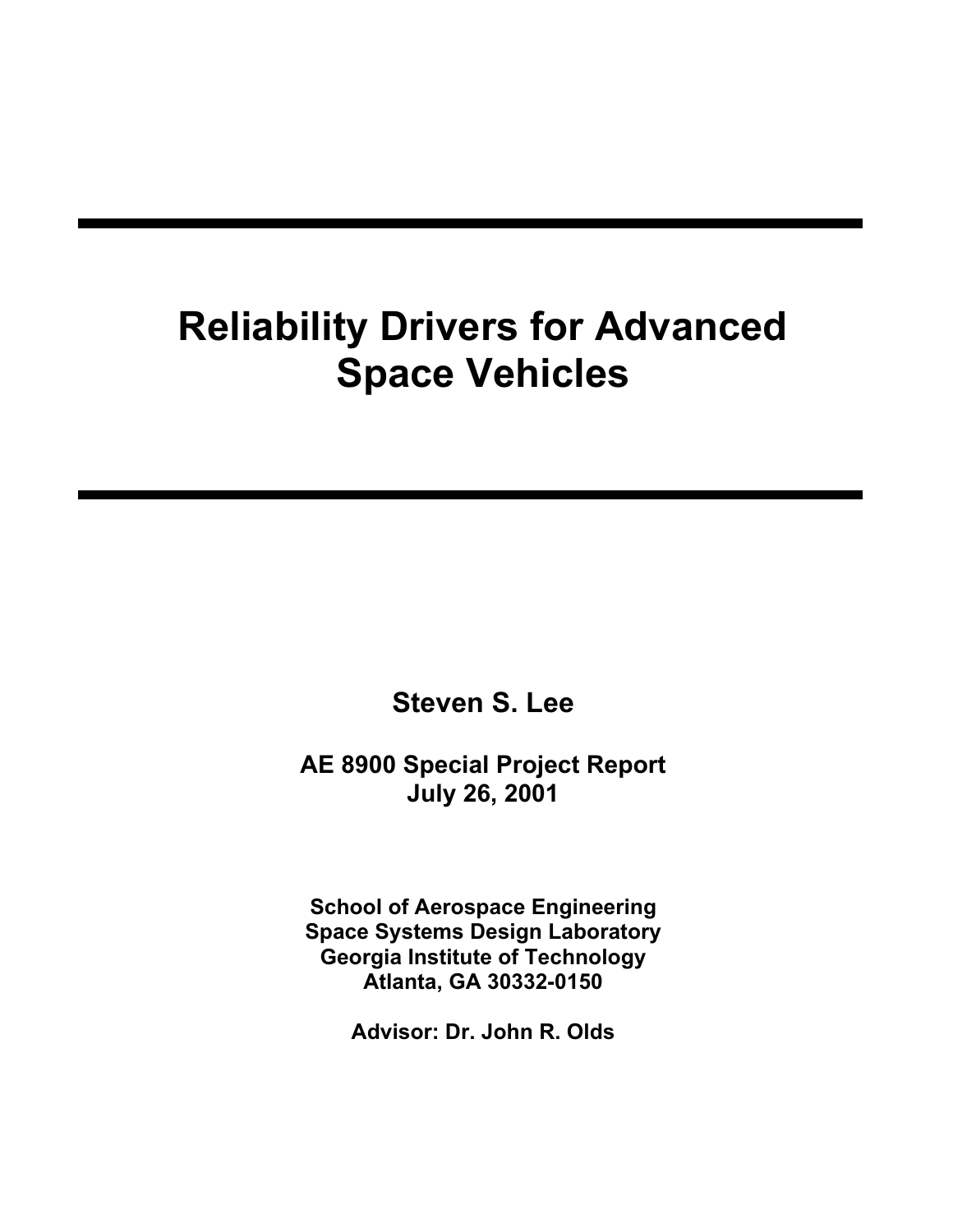# **Table of Contents**

| 6.2 Reliability Comparison with Complex General Aviation Aircraft  23   |  |
|-------------------------------------------------------------------------|--|
|                                                                         |  |
|                                                                         |  |
|                                                                         |  |
|                                                                         |  |
| 11. Appendix II: Complex General Aviation Aircraft System Definition 31 |  |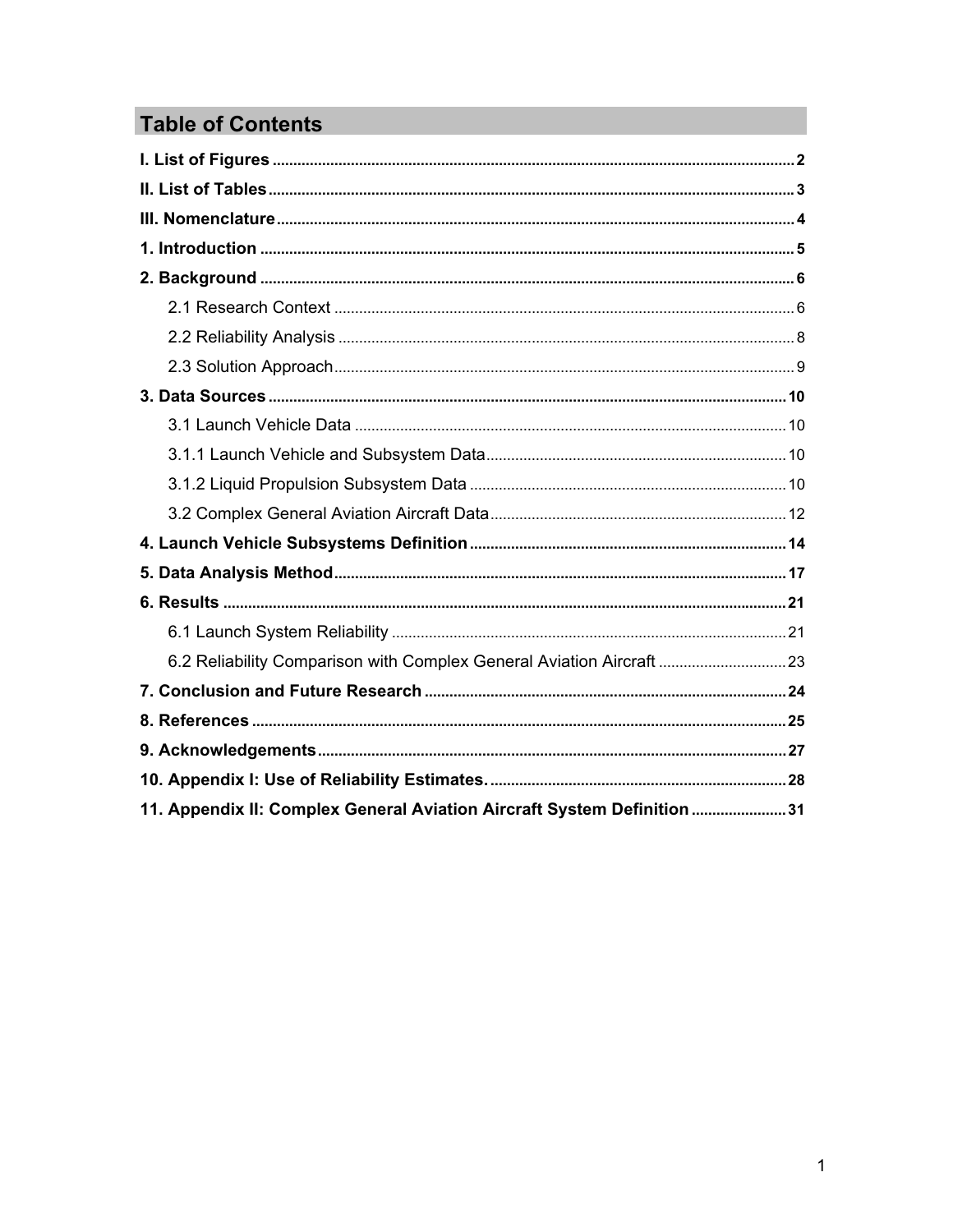# **I. List of Figures**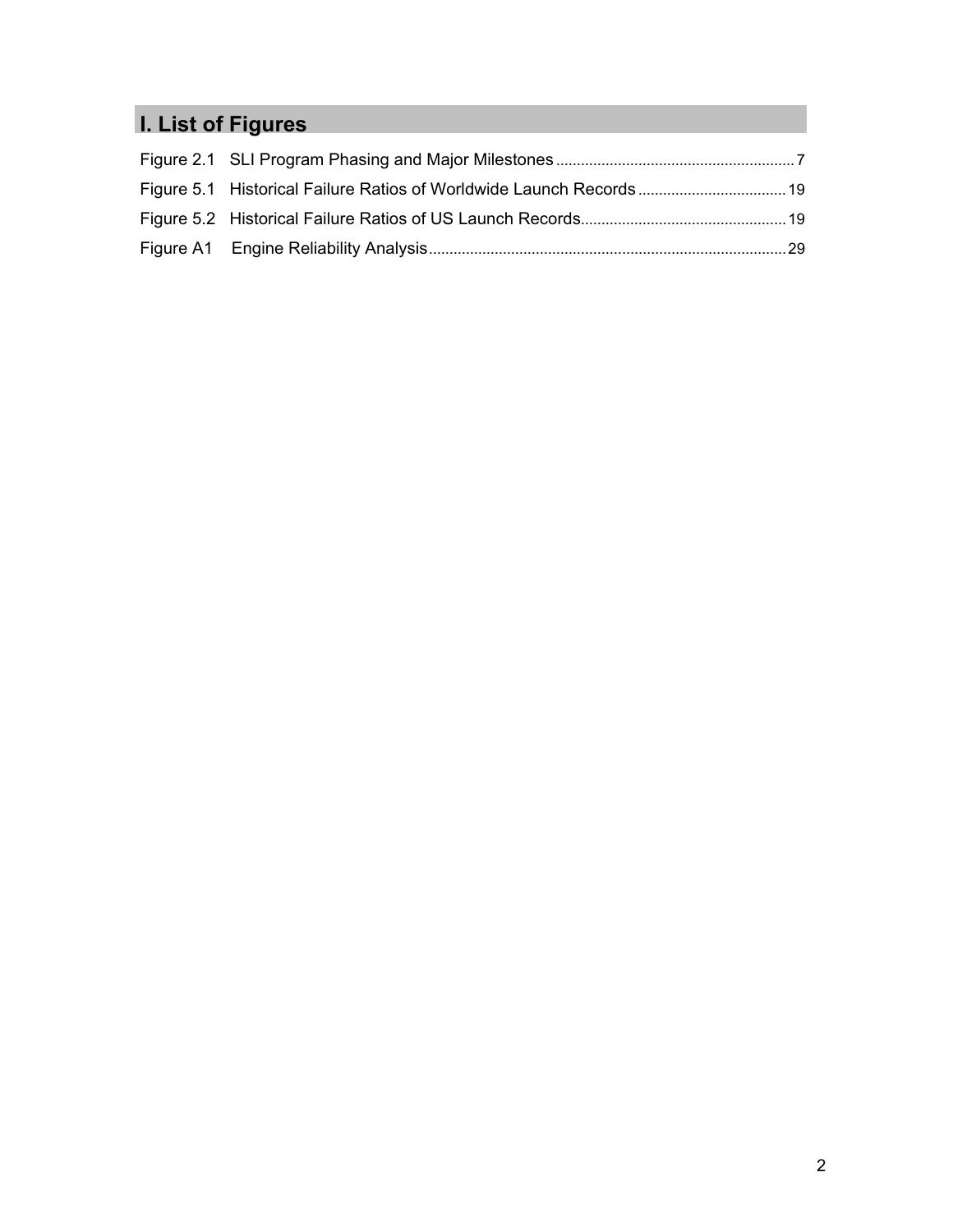# **II. List of Tables**

| Table 3.4 Component Contribution to US Liquid-fuel Propulsion Failure 12      |  |
|-------------------------------------------------------------------------------|--|
|                                                                               |  |
| Table 6.1 Failure Rates of Liquid-fuel Propulsion Launch Vehicles 21          |  |
| Table 6.2 Failure Rates of Liquid-fuel Propulsion Launch Vehicles 22          |  |
|                                                                               |  |
| Table 6.4 Reliability Comparison of Worldwide, US Launch Vehicle to GA A/C 23 |  |
|                                                                               |  |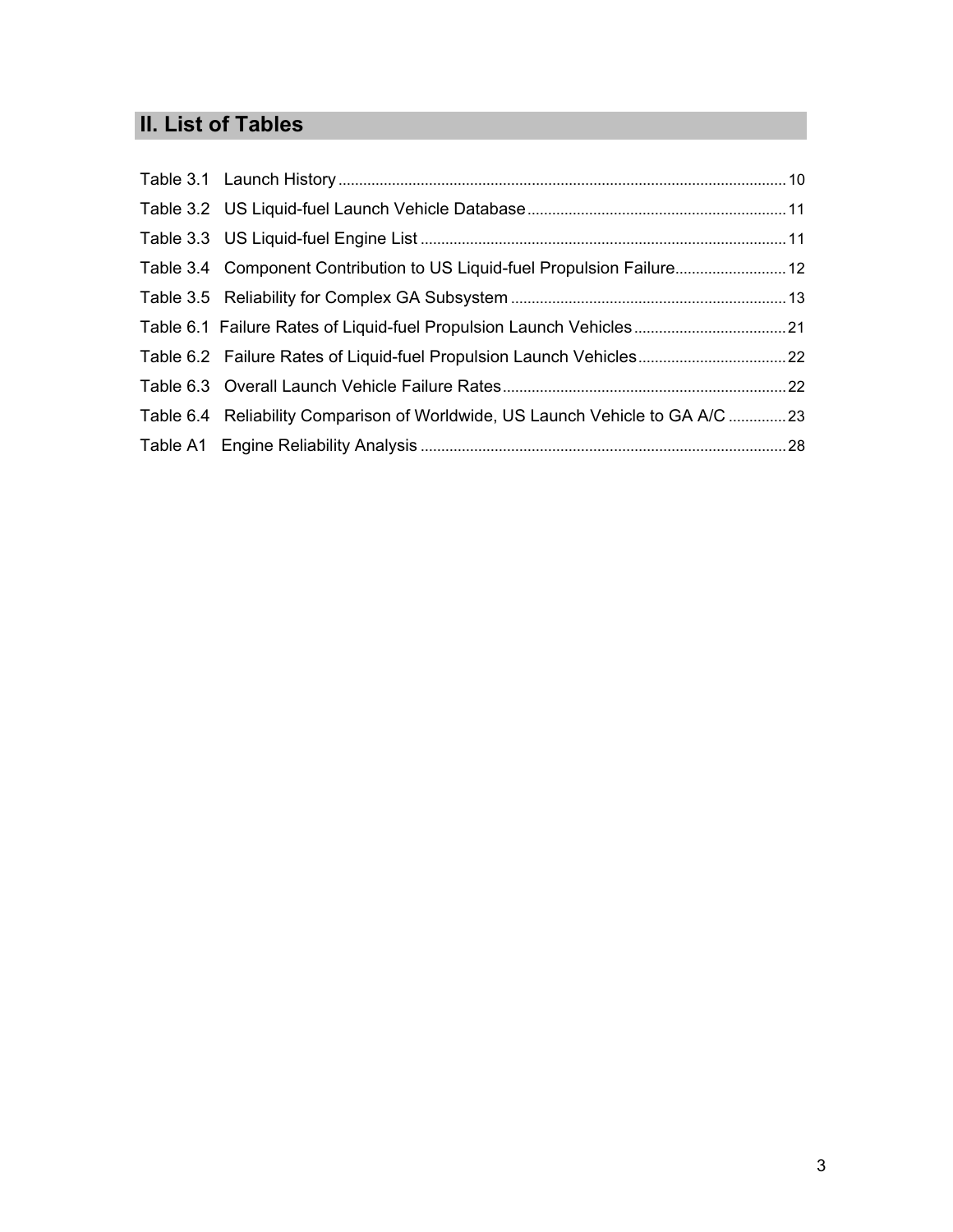# **III. Nomenclature**

| DoD         | Department of Defense                            |
|-------------|--------------------------------------------------|
| <b>ELV</b>  | Expendable Launch Vehicle                        |
| GA          | <b>General Aviation</b>                          |
| <b>ISTP</b> | Integrated Space Transportation Plan             |
| <b>LEO</b>  | Low Earth Orbit                                  |
| LOC         | Loss of Crew                                     |
| LOV         | Loss of Vehicle                                  |
| <b>NASA</b> | National Aeronautics and Space Administration    |
| <b>OSMA</b> | Office of Safety and Mission Assurance           |
| <b>PFS</b>  | <b>Propellant Feed System</b>                    |
| <b>PSS</b>  | <b>Propellant Storage System</b>                 |
| <b>RCS</b>  | <b>Reaction Control System</b>                   |
| <b>RLV</b>  | Reusable Launch Vehicle                          |
| <b>SLI</b>  | Space Launch Initiative                          |
| <b>STAS</b> | <b>Space Transportation Architecture Studies</b> |
| <b>STS</b>  | Space Transportation System                      |
| <b>TVC</b>  | <b>Thrust Vector Control</b>                     |
|             |                                                  |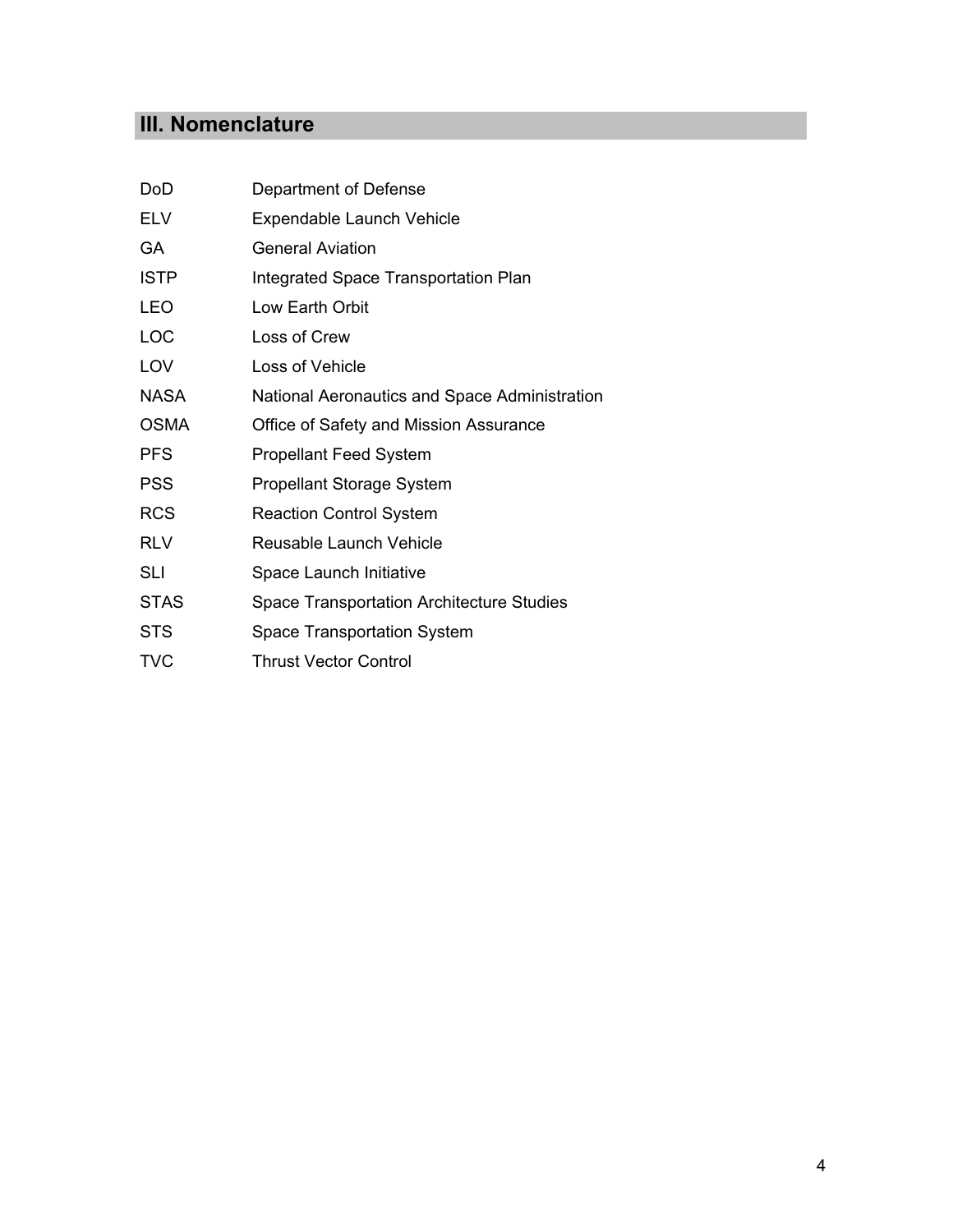# **1. Introduction**

This research seeks to gain a quantitative understanding of launch vehicle reliability by identifying major launch vehicle subsystems that contribute the most to catastrophic mission failures and to estimate the failure rates associated with each. By identifying the launch vehicle subsystems that historically contribute the most to launch vehicle failure, it may be possible to plan a future course of subsystems research that will benefit reliability and safety of future launch systems. It may also become possible to optimally distribute the limited resources for improving subsystem reliability to those that can contribute the most to overall launch vehicle reliability. In addition, the quantitative reliability data gathered may be used to develop more accurate conceptual estimates of future reusable launch vehicle safety and reliability.

The quantitative subsystem reliability data for this report have been calculated by reviewing historical ELV and STS failures from worldwide and US launch vehicles as well as some US launch vehicle subsystem test data. Many of these failures have previously been categorized according to their root cause (by subsystem). Using this historical data, estimates have been made of the expected catastrophic failure rates of 10 key launch vehicle subsystems for worldwide and US-only launch systems. For comparison, the subsystems-level launch vehicle expected failure rates have been compared to expected failure rates from Complex General Aviation aircraft.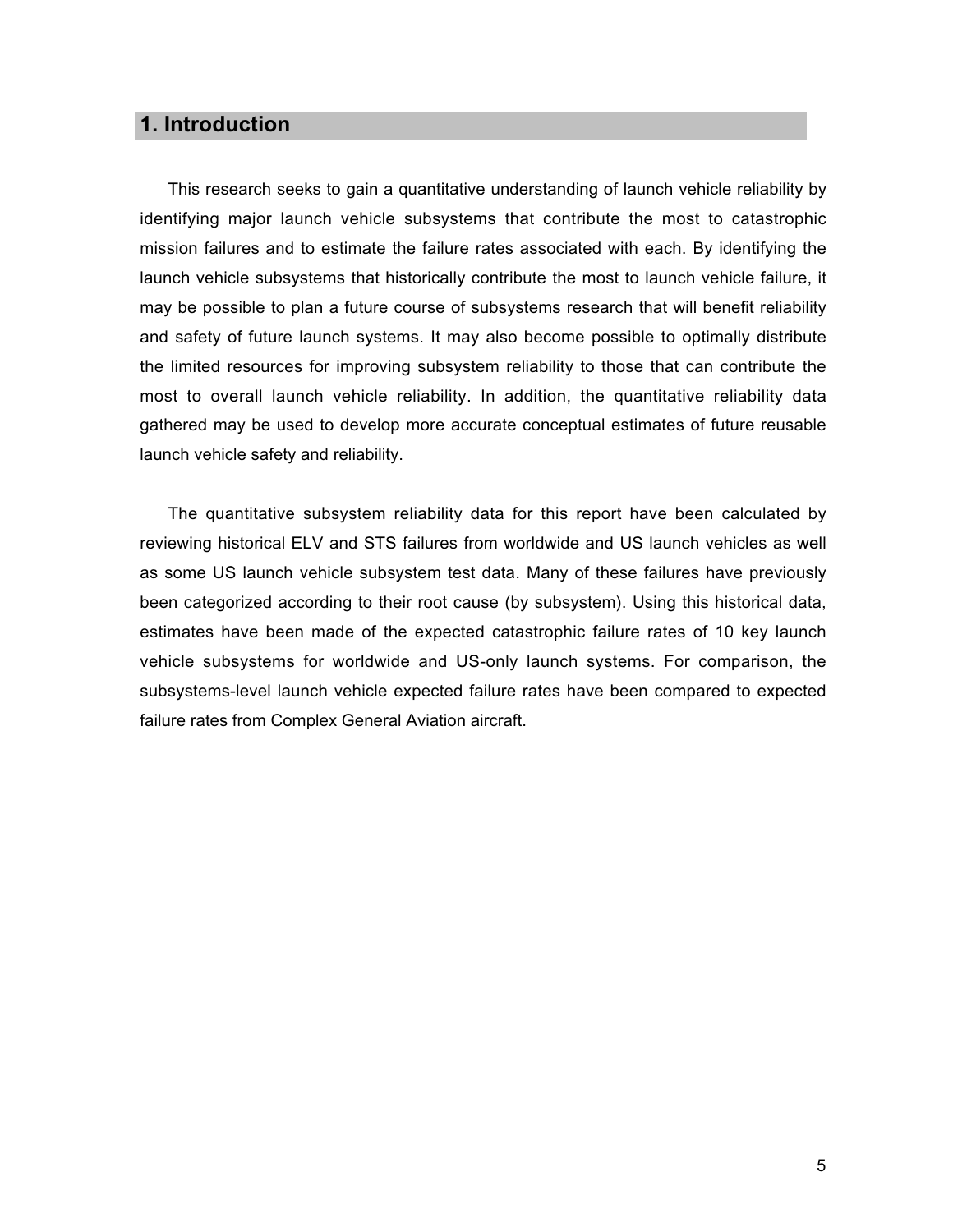## **2. Background**

#### **2.1 Research Context**

In the fall of 1999, the United States National Aeronautics and Space Administration (NASA) devised a long-range investment strategy called the Integrated Space Transportation Plan (ISTP). The ISTP defines a comprehensive investment strategy for all of NASA's diverse space transportation missions. The objective of the ISTP is to improve space transportation capabilities for both cargo and crew missions. This is to be achieved by developing and applying risk-reducing technologies to create a safer and significantly more reliable space transportation system. This new launch system is envisioned to be owned and operated by private enterprises and having NASA as one of its customers.<sup>10</sup>

The Integrated Space Transportation Plan (ISTP) is based on earlier Space Transportation Architecture Studies (STAS).<sup>10</sup> The STAS studies were separate efforts that were undertaken by NASA, the Department of Defense (DoD), and aerospace industry. These studies defined a number of objectives to be achieved in next few decades by the aerospace industries and the government. At the heart of the ISTP agenda sits two major tasks. They are; 1) significantly increasing the reliability and safety of the next generation launch vehicles, and 2) significantly reducing the cost of accessing low earth orbit with the ultimate goals of proliferation of commercial launch capabilities and providing growth paths for human space exploration. $3,10$ 

This effort to dramatically increase reliability and safety and lower the cost of space transportation is headed by NASA's Marshall Space Flight Center in Huntsville, Alabama. Under its leadership, a program called the Space Launch Initiative (SLI) has been provided with \$290 million in 2001. For next five years, its budget is projected to be \$4.5 billion. Its program phases and major milestone are shown on Figure 2.1.<sup>10</sup>

The objective of the Space Launch Initiative (SLI) is to encourage industry, academia and others to propose technologies, experiments and other risk-reduction activities over the next five years for the 2nd Generation Reusable Launch Vehicle (RLV) Program. It is NASA's hope to start the full-scale development of a reusable launch system by the year 2005, with achieving flight operation status around year 2010.<sup>10</sup>

6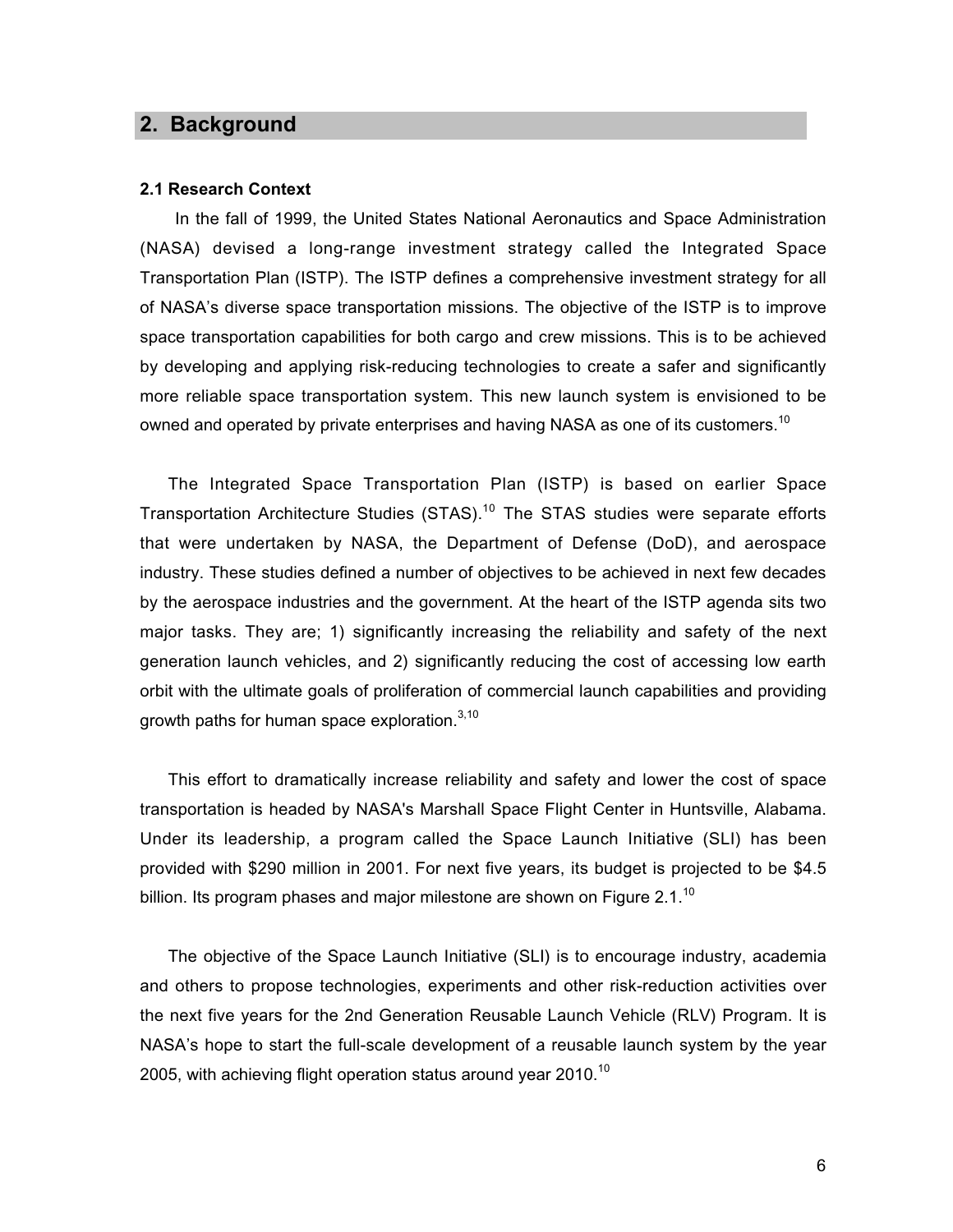| SLI Program Phasing and Major Milestones                                                       |                                                          |                                                                           |  |  |
|------------------------------------------------------------------------------------------------|----------------------------------------------------------|---------------------------------------------------------------------------|--|--|
|                                                                                                |                                                          |                                                                           |  |  |
| Space Transportation<br><b>Architecture</b><br>Studies/Integrated Space<br>Transportation Plan | Phase 1<br>Architecture Definition and<br>Risk Reduction | Phase 2<br>Architecture Design<br>Risk Reduction<br>Advanced Deve b pment |  |  |

Figure 2.1: SLI Program Phasing and Major Milestones<sup>10</sup>

With the subsequent generations of launch vehicles, NASA aims to achieve orders of magnitude improvements in reliability and safety compared to current launch vehicle families. Therefore, by the time  $3<sup>rd</sup>$  or  $4<sup>th</sup>$  generation Reusable Launch Vehicles (RLV) become operational, access to space would be as routine, affordable, reliable and safe as current air transportation today.

America's Space Shuttle, which has been in service for over 20 years, is defined as 1<sup>st</sup> Generation Reusable Launch Vehicle. Current 1<sup>st</sup> Generation RLV has Loss of Crew (LOC) rate of no worse than 1 in 100 missions (current estimates are around 1 in 250), delivery cost to Low Earth Orbit (LEO) of approximately \$10,000 per pound, needs 5 months to prepare for re-flight, and the total fleet flies less than 10 times a year. $3,10$ 

The 2<sup>nd</sup> Generation RLV envisioned by SLI aims to be operational around year 2010. Its operations cost to LEO is projected to be approximately \$1,000 per pound. It will require a ground crew of only hundreds of people and will need only weeks to prepare for re-flight. In the safety and reliability aspect, it is to achieve an ascent mission Loss of Vehicle (LOV) risk of 1 in approximately 1,000 missions and achieve an ascent mission Loss of Crew (LOC) risk of 1 in approximately 10,000 missions.<sup>3,10</sup>

The 3<sup>rd</sup> Generation RLV defined by ISTP is projected to come into service around vear 2025. With this vehicle, NASA plans to reduce delivery cost to LEO to hundreds of dollars per pound, reduce ground crew to tens of people and reduce ground preparation for reflight to days instead of weeks or months. This  $3<sup>rd</sup>$  Generation RLV fleet will fly hundreds time a year. In the safety and reliability aspect, it is to achieve crew safety design goal of 1 in 1,000,000 missions between Loss of Crew (LOC). $^{3,10}$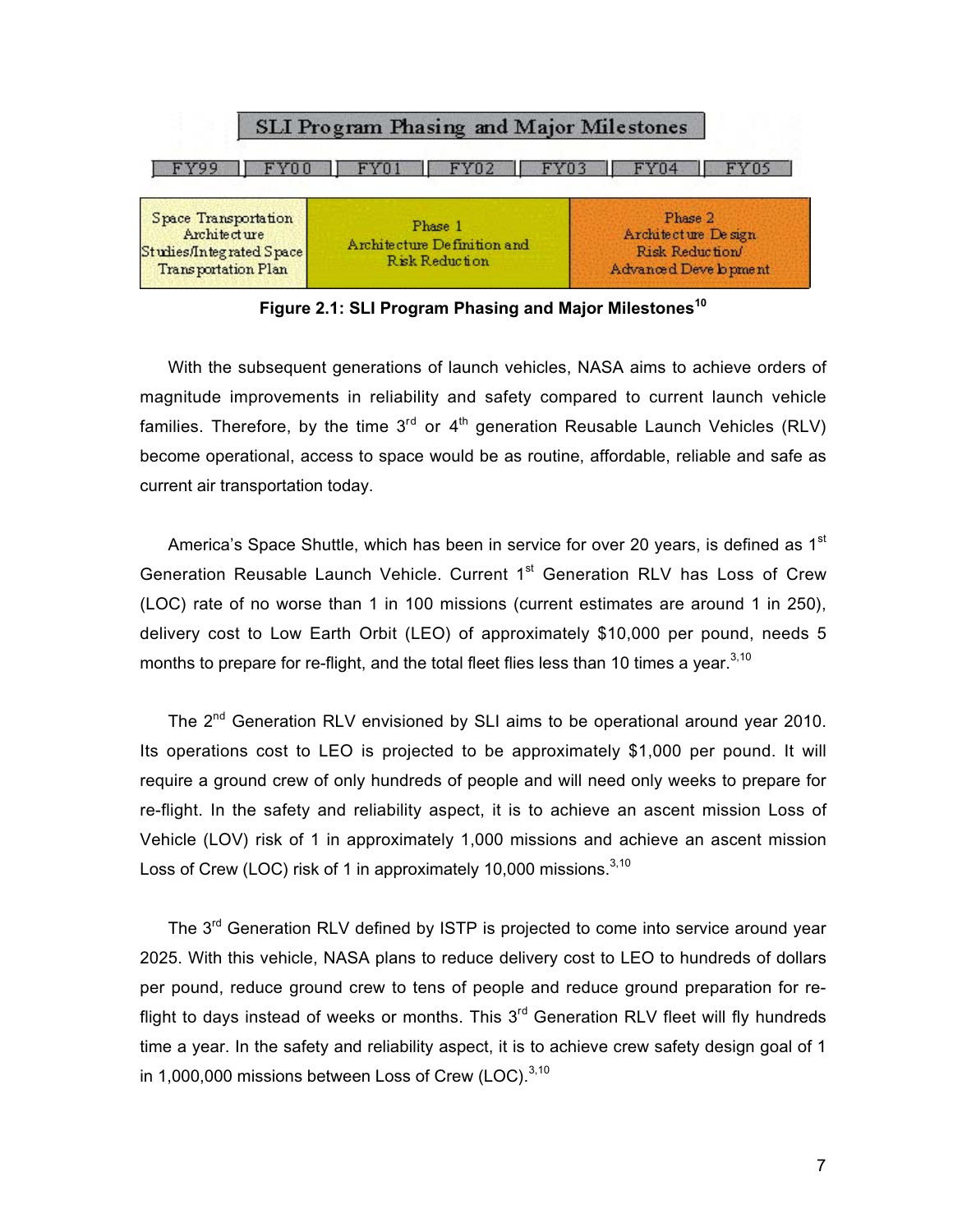There is also a plan for developing a  $4<sup>th</sup>$  generation RLV system to be introduced around 2040, which would achieve safety equal to that of the current air transportation system $^3$  (current air transportation mission Loss of Crew (LOC) event on a flight is 1 in approximately 2,102,500 per flight). $5$ 

#### **2.2 Reliability Analysis**

To successfully improve the reliability, safety and affordability for the next generations of launch vehicles, study of current launch vehicle family reliability is essential. The identification of the current levels of reliability and safety will create a technological benchmark that will aid future technology development and certification standard development.

Of the three attributes of future launch vehicle envisioned by ISTP: reliability, safety and affordability, reliability is the most important factor. Reliability is major driver for both cost and risk. The results of reliability analyses are direct inputs to the cost and the safety analyses.

For the launch vehicle industry, reliability analysis has been historically inadequate due to the industry tradition and nature of the launch vehicles. Initially, there was interest in quantitative risk assessment for the Apollo programs but the effort was abandoned early on. Since then and for at least 40 years, the design, development and operation of liquid rockets have been based on specification limits, safety factors, proof tests, acceptance tests, qualification demonstrations and a test/fail/fix approach. The traditional aerospace vehicle design process has emphasized "design conservatively, test extensively, determine cause of problems and fix" and tried to mitigate the remaining risks. When some formal reliability analysis was conducted, the lessons learned from one program were not exchanged to the next program. $4-6$ 

The nature of the launch vehicle industry also greatly contributes to the lack of meaningful reliability data. Other industries such as aircraft and automobile industries have reliability engineering methods fairly well established due to the maturity of these industries. These industries deal with products that have high production rates and have large pool of good comparative data of many generations of a single system. Unlike such systems as aircraft and automobile, most rockets are expendable. Reusable launch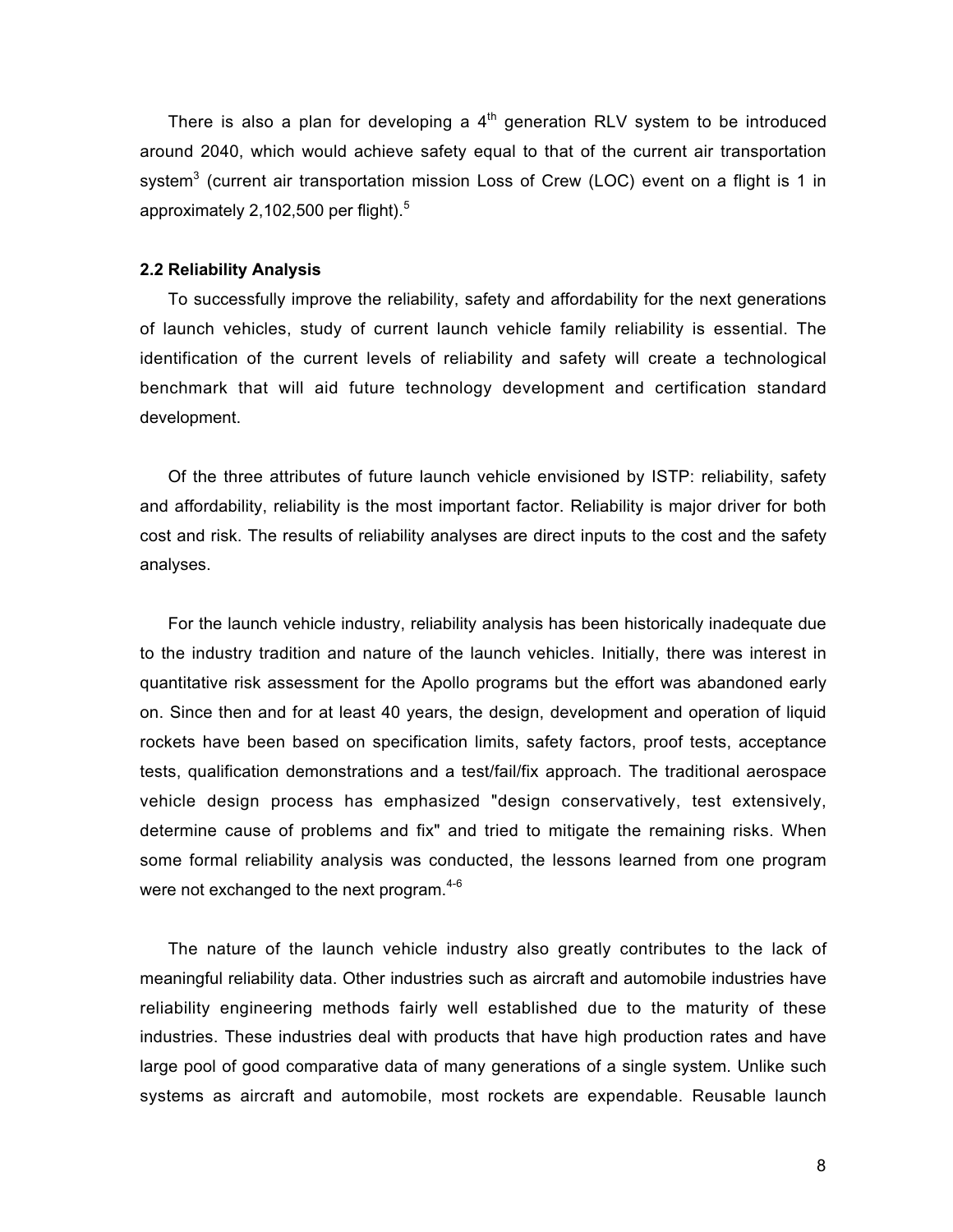vehicles are few in numbers (STS is partially reusability) and have low flight rate. In addition, many rockets are unique, therefore not necessarily mass production vehicles like aircraft and automobiles. Finally, the commercial launch vehicle data are often not available to the public and often seen as proprietary information to the company.<sup>4-6</sup>

#### **2.3 Solution Approach**

In this research, the reliability data for system-level failures, subsystem-level failures, and liquid-fuel propulsion engine subsystem failures have been gathered from the ELV and STS catastrophic failure databases that have been published in various open sources. The reliability data generated for the US liquid-fuel propulsion systems have been further studied using a study done by the Safety, Reliability, Maintainability and Quality Assurance Office of NASA Headquarters in early 1990's.<sup>11,12</sup>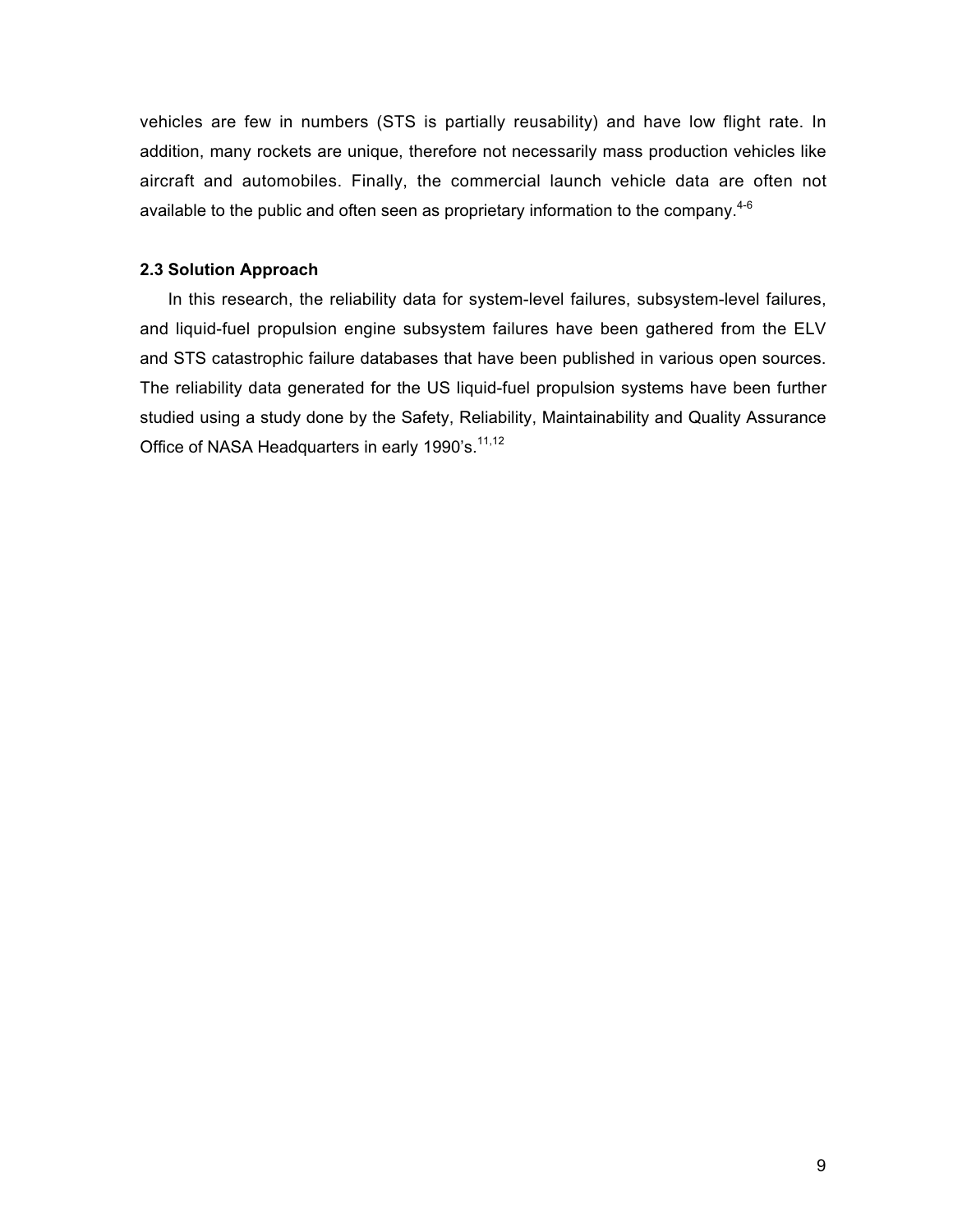### **3. Data Sources**

#### **3.1 Launch Vehicle Data**

#### **3.1.1 Launch Vehicle and Subsystem Data**

At the vehicle-level, Hopkins, Hopkins, and Isakowitz have published mission failure data for a range of historical launch systems (Ref. 8). For this study, the vehicle-level reliability estimates are based on historical launch data of 11 launch vehicles that were operational for some time up to the year 1999. Of the total 11 launch systems, 6 vehicles are U.S. vehicles and one representative was chosen from each of five other nations. The names, total launches, number of successful missions, partially successful missions, and failed missions for each launch system used in this study are listed in Table  $3.1<sup>8</sup>$ 

| <b>Launch Vehicle</b> | <b>Nation</b>        | <b>Total</b>    | <b>Total</b>   | <b>Total</b>   | <b>Total</b>    |
|-----------------------|----------------------|-----------------|----------------|----------------|-----------------|
| <b>Name</b>           |                      | <b>Launches</b> | <b>Mission</b> | <b>Partial</b> | <b>Mission</b>  |
|                       |                      |                 | <b>Success</b> | Success*       | <b>Failures</b> |
| Ariane                | Europe               | 117             | 108            |                |                 |
| Athena                | <b>United States</b> |                 |                |                | 2               |
| Atlas                 | <b>United States</b> | 305             | 265            |                | 40              |
| Delta                 | <b>United States</b> | 271             | 253            |                | 13              |
| H-Series              | Japan                | 30              | 28             |                |                 |
| Long March            | China                | 57              | 48             | 3              | 6               |
| Pegasus               | <b>United States</b> | 27              | 22             |                | 3               |
| Proton                | Russia               | 284             | 252            |                | 30              |
| Space Shuttle         | <b>United States</b> | 94              | 91             |                |                 |
| Titan                 | <b>United States</b> | 203             | 184            |                | 15              |
| Tsiklon               | <b>Ukraine</b>       | 249             | 241            |                |                 |

**Table 3.1:Launch History8**

\*The Number of Partial Success refers to mission failure that did not result in catastrophic failure of the launch vehicle

The worldwide and US catastrophic failures were further distributed by subsystem using data published in References 1, 8, and 11. These results will be presented in chapter 5.

#### **3.1.2 Liquid Fuel Propulsion Subsystem Data**

The quantitative reliability data collected specifically for liquid-fuel propulsion subsystems are based on the data gathered by McFadden and Shen during 1988 and 1989 for a study sponsored by the Safety, Reliability, Maintainability and Quality Assurance Office of NASA Headquarters as well as the launch data of vehicles listed in Table 3.1. McFadden and Shen's study based its analysis on the liquid-fuel propulsion systems used in the family of Atlas, Delta, Saturn, Titan and Space Shuttle launchers from the beginning of the space program to the year 1989. NASA Marshall Flight Center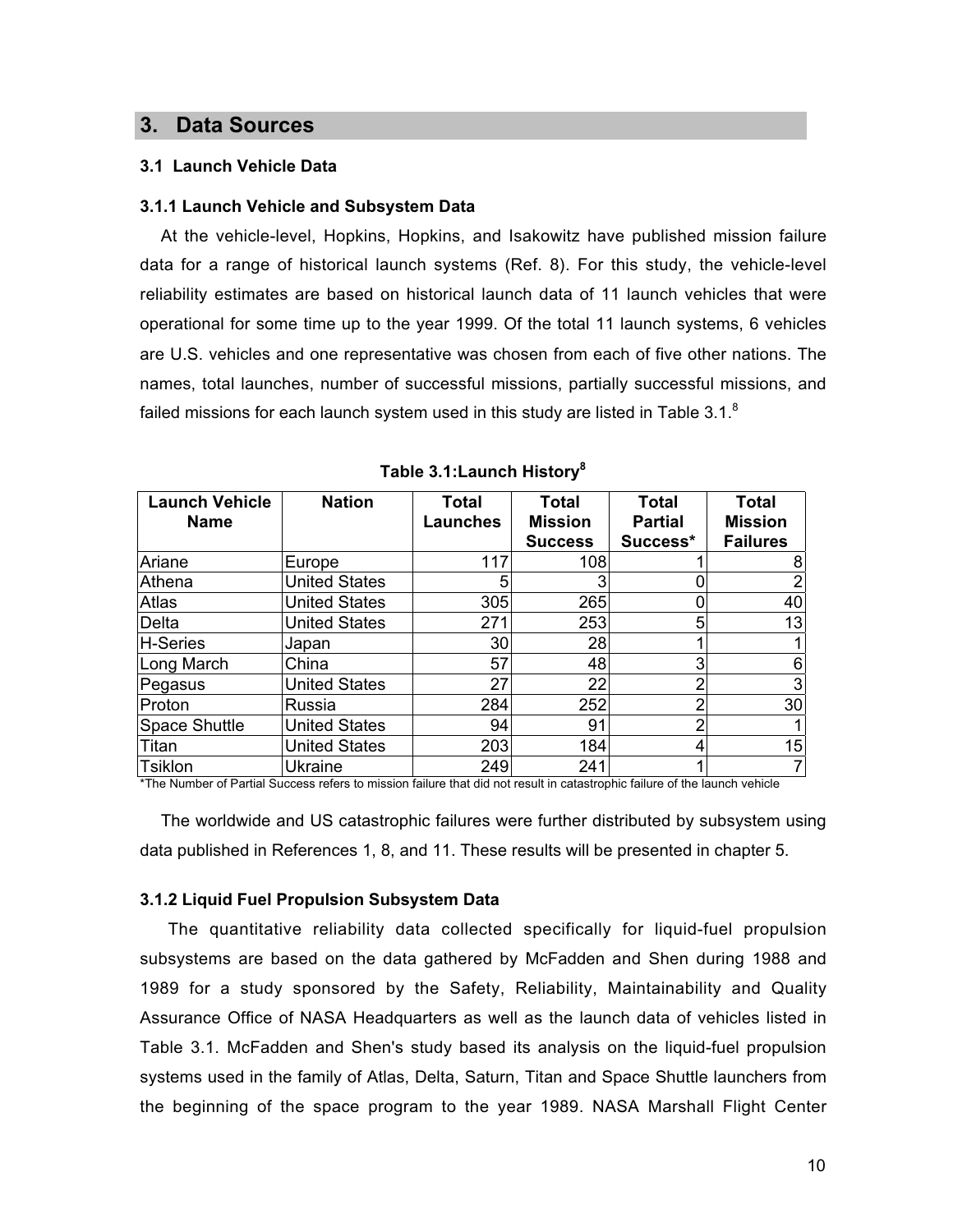compiled a launch history database covering all US liquid-fuel launch vehicles in use as well as test firing data, and this is incorporated. The complete lists of the launch vehicles covered by this study are listed on Table  $3.2^{12}$ 

| Atlas/Centaur    | Delta                | Titan I   |
|------------------|----------------------|-----------|
| Atlas D          | <b>Space Shuttle</b> | Titan II  |
| Atlas E          | Saturn I             | Titan III |
| Atlas F          | Saturn IB            | Atlas G   |
| Atlas H          | Saturn V             |           |
| <b>Atlas SLV</b> | Titan 34D            |           |

**Table 3.2:US Liquid-fuel Launch Vehicle Database<sup>12</sup>**

Along with the launch systems listed on Table 3.2, liquid-fuel upper stages commonly used with these launchers such as Centaur have been included in the database of US liquid-fuel propulsion subsystems. The engine model number and its corresponding manufacturer and launch vehicle are listed on Table 3.3.<sup>12</sup>

| <b>Engine Model Number</b> | <b>Manufacturer</b> | <b>Launch Vehicle</b> |
|----------------------------|---------------------|-----------------------|
| LR87-AJ-11                 | Aerojet             | Titan                 |
| LR91-AJ-11                 | Aerojet             | Titan                 |
| <b>LR-87-AJ-S</b>          | Aerojet             | Titan                 |
| LR-91-AJ-5                 | Aerojet             | Titan                 |
| <b>YLR-89-NA7</b>          | Rocketdyne          | Atlas                 |
| <b>YLR-105-NA7</b>         | Rocketdyne          | Atlas                 |
| LR-89-NA5                  | Rocketdyne          | Atlas                 |
| LR-105-NA5                 | Rocketdyne          | Atlas                 |
| <b>RL10A-3</b>             | Pratt & Whitney     | Atlas/Centaur         |
| $F-1$                      | Rocketdyne          | Saturn                |
| $J-2$                      | Rocketdyne          | Saturn                |
| $H-1$                      | Rocketdyne          | Saturn                |
| AJ-10-118K                 | Aerojet             | Delta                 |
| <b>RS-27</b>               | Rocketdyne          | Delta                 |
| <b>RS-27A</b>              | Rocketdyne          | Delta                 |
| <b>TR-201</b>              | <b>TRW</b>          | Delta                 |
| <b>SSME</b>                | Rocketdyne          | <b>Space Shuttle</b>  |

**Table 3.3:US Liquid-fuel Engine List<sup>12</sup>**

The data gathered were based on a composite historical launches comprise of 1438 total launches, of which 1195 have been considered successful by the NASA or USAF and 243 have been considered unsuccessful.<sup>12</sup> Using these data, McFadden and Shen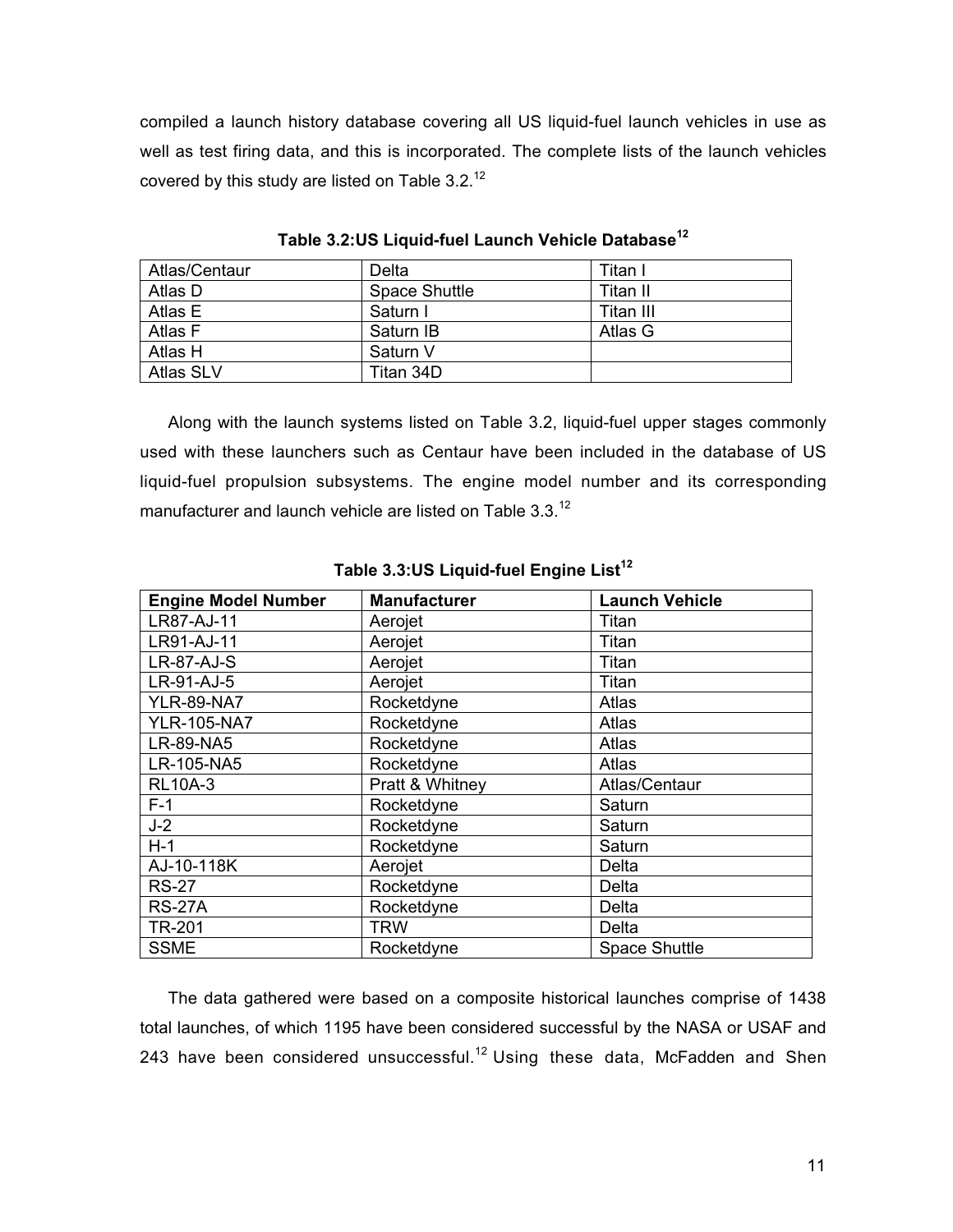determined the contribution of major US liquid-fuel propulsion components on propulsion subsystem failure. The percent contributions to propulsion failures are listed on Table 3.4.

| <b>Propulsion Subsystems</b> | <b>Percent contribution to failure</b> |
|------------------------------|----------------------------------------|
| Fuel feed and control        | 15.0%                                  |
| Oxidizer feed and control    | 7.5%                                   |
| Combustion chamber           | 4.2%                                   |
| Nozzle                       | 0.8%                                   |
| Pressurization               | 10.0%                                  |
| Lubrication                  | 1.7%                                   |
| <b>Electrical Control</b>    | 8.3%                                   |
| Hydraulic/pneumatic control  | 16.7%                                  |
| Thrust vector control        | 0.8%                                   |
| Engine structure             | 0.8%                                   |
| Others                       | 34.2%                                  |

Table 3.4: Component Contribution to US Liquid-fuel Propulsion Failure<sup>12</sup>

#### **3.2 Complex General Aviation Aircraft Data**

In order to compare the launch vehicle reliability to current air transportation systems in use, the reliability of the launch vehicle subsystems are compared with reliability of Complex General Aviation (GA) aircraft subsystems. NASA Langley Research Center's Office of Safety and Mission Assurance (OSMA) gathered and generated the reliability data of Complex General Aviation (GA) Aircraft subsystems in 2001. Pettit and Turnbull define "Complex GA Aircraft" as any fixed wing aircraft operating under FAR Part 91, 125, 135 or 137, excluding experimental aircraft and gliders.<sup>13,14</sup> Their reliability estimates are based on operation of the Complex GA for six hours flight with cruise speed of 160 knots and a range of 700nm. The Complex GA is defined as single piloted aircraft which allows 3 other passenger, equipped with light-single engine piston aircraft with near all-weather capability. It is equipped with retractable landing gear, flaps, and constant-speed propeller.<sup>13,14</sup> The reliability of the Complex GA Aircraft system is estimated by Weibull distribution.

The subsystem definitions and classifications used in Pettit and Turnbull's Complex GA system analysis are described in detail in Appendix II. Table 3.5 indicates the reliability for each subsystem ranked from most unreliable to the most reliable subsystems.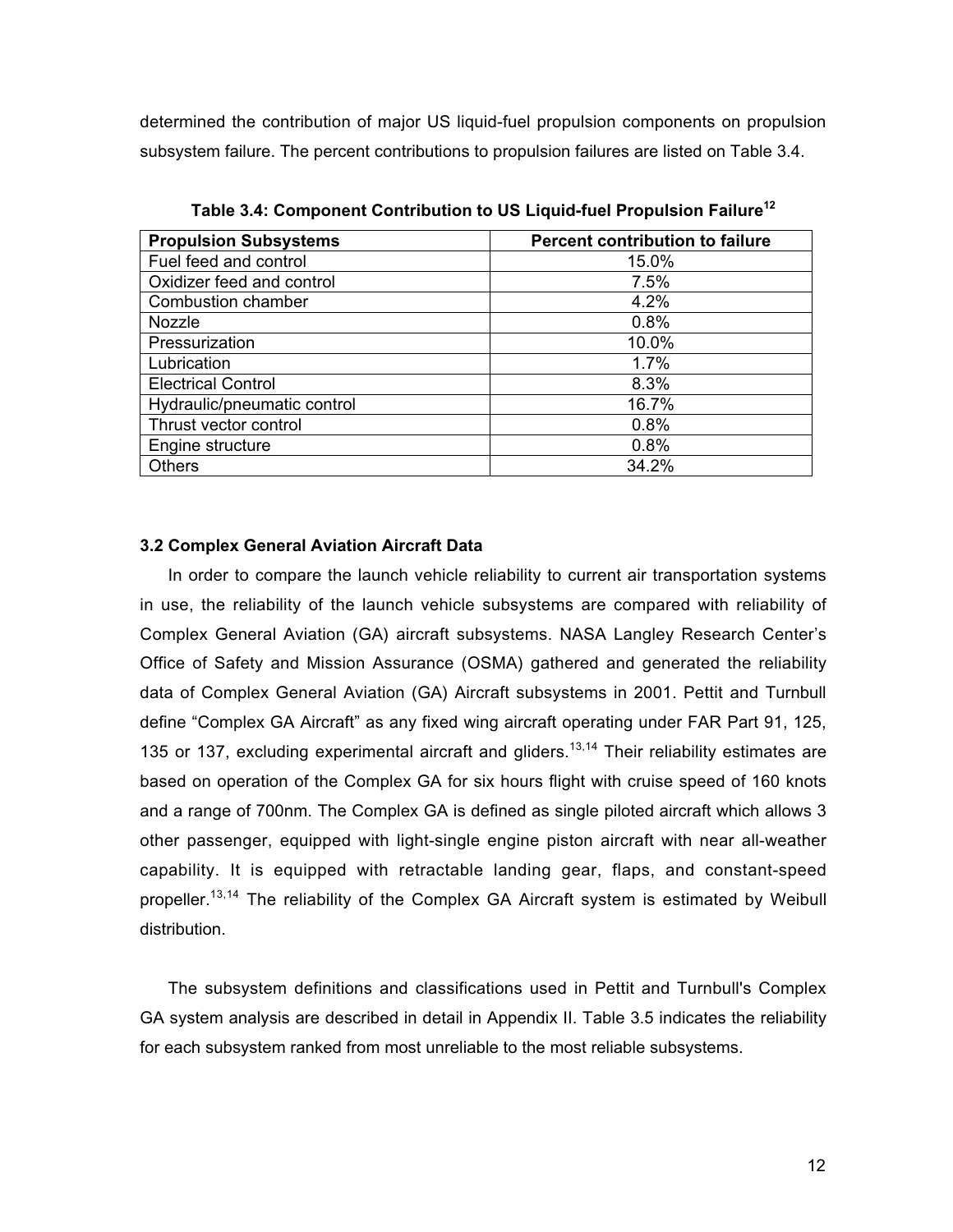| Rank | <b>Subsystems</b>     | <b>Average Reliability</b> |
|------|-----------------------|----------------------------|
|      | cockpit instrument    | 0.97600                    |
|      | flight control        | 0.98475                    |
|      | ground control        | 0.99598                    |
|      | structures            | 0.99940                    |
|      | non-engine propulsion | 0.99988                    |
|      | engine                | 0.99997                    |
|      | electrical            | 0.99997                    |

# **Table 3.5:Reliability for Complex GA Subsystems<sup>13</sup>**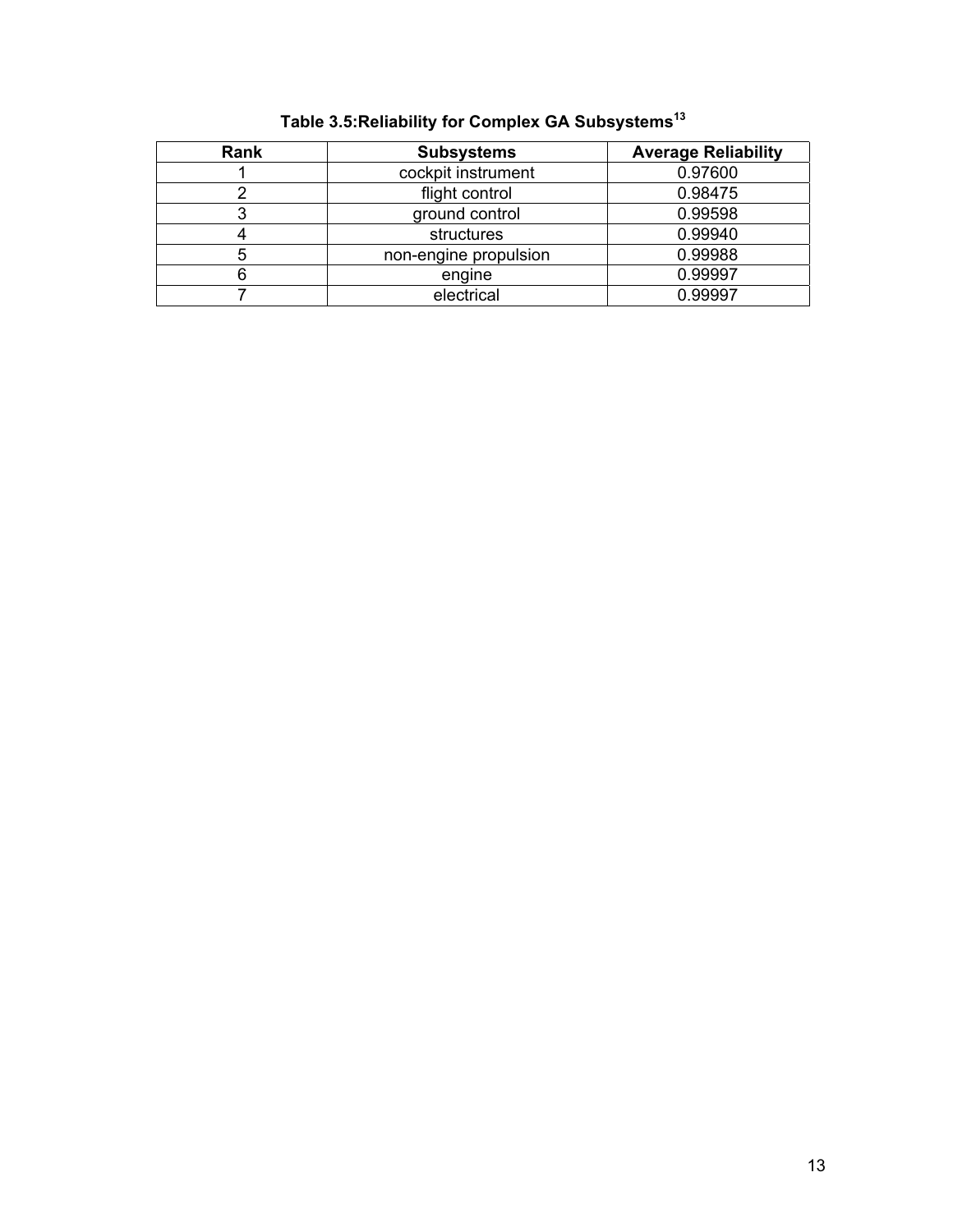## **4. Launch Vehicle Subsystems Definition**

For this reliability study, the launch vehicle was subdivided into number of subsystems, and the failure data was acquired for each of these subsystems and corresponding reliability was estimated. In this study, 11 subsystems of the launch vehicle are identified, including "Design". Each of these subsystems is presented below with definition of each subsystem. Note that the Propulsion subsystem is shown to be further divided into Engine and Propellant Feed System components.

Attitude Control System consists of reaction control system (RCS), thrust vector control (TVC) system, electronics and computers necessary to control them. The thrust vector control (TVC) system classified in this subsystem definition includes, actuators, directly associated hydraulic and electronic controllers, but it does not include gimbals allowing the engine to move for thrust vector control. The TVC system also consist of systems to perform thrust vector control via secondary injection methods such as gas injection using inert stored gas, or liquid injection in the flow method. $2,3,8,9$ 

Aviation and Flight Control Systems consists of any component that controls the launch vehicle's attitude, heading, and altitude or systems that changes the aerodynamic characteristics of the launch vehicles in flight. This subsystem consists of the guidance system, navigation system, communication and tracking systems, gyro and flight-control computers. It does not include the hydraulic system used to physically change the aerodynamic characteristics of the launch vehicles in flight and computer codes for the computer system.<sup>2,3,8,9</sup>

Design of Launch Vehicle is not really a subsystem of the launch vehicle, but it is an aspect that has contributed to the catastrophic failure of the launch vehicle. An example of catastrophic vehicle failure contributed to improper design is June 27, 1994 launch of the Pegasus (US) vehicle. The mission resulted in catastrophic failure of the vehicle and the fault was traced to improper aerodynamics model used in control system autopilot design. $8$ 

Engine (first part of "Propulsion") consists of one or more thrust chambers and all the lines to the thrust chambers, as well as computer systems to directly control it. The engine subsystem classification also include feed mechanism to force the propellants from the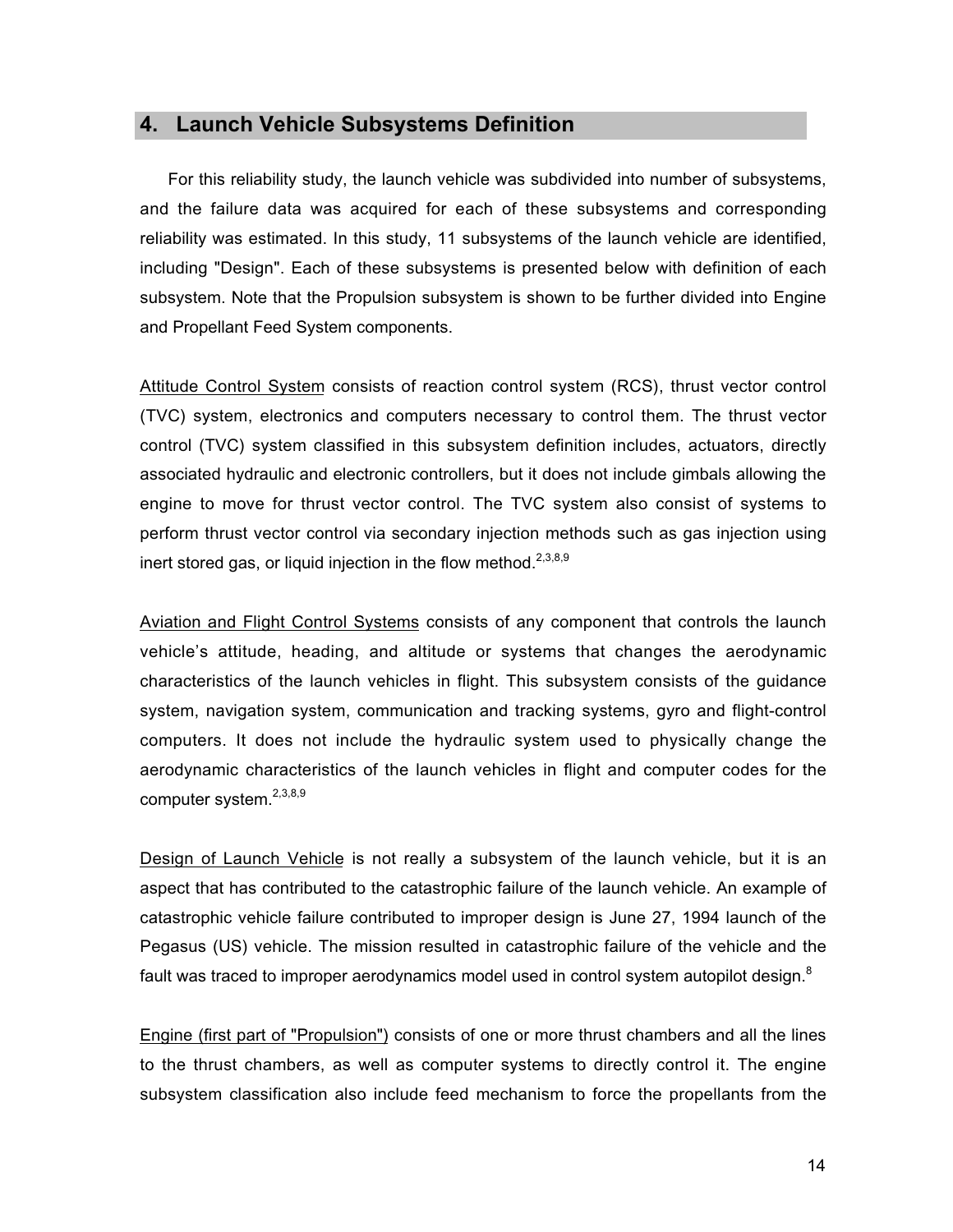tanks into thrust chamber, power source for the feed mechanism, a structure to transmit the thrust force generated by the engine. The thrust chamber is composed of propellant injectors and feed manifolds, igniter, combustion chamber, exhaust nozzle and structural cooling systems. The engine subsystem does not include thrust vector control system nor computer codes for the computer system.<sup>2,3,8,9</sup>

Electrical System defines any components involved in source, distribution and conversion of electrical power throughout the launch vehicle.<sup>2,3,8,9</sup>

Hydraulic System defines components used for engine gimbals and valves control, aerodynamic surface controls and landing gear control.<sup>2,3,8,9</sup>

Payload Fairing subsystem consists of payload fairing or payload bay structure, payload doors and hardware, actuators and computer systems to control these hardware. It excludes the mission payload itself, which would not be considered a part of the launch vehicle as well as computer codes for the computer system hardware. $2,3,8,9$ 

Propellant Feed System (second part of "Propulsion") consists of pump pressure feed system, all the feed lines and other components required for propellant handling and the flow control components. The pump pressure feed system consists of two major components, the pump and the pump driver. Other propellant feed system consists of on/off valves, directional flow or check valves to prevent back flow of propellant into the gas tank, relief valves or relief burst diaphragms to prevent tank from over pressurization, isolation valves to control flow to redundant subsystems, pressure and temperature transducers, sensors to detect leak of hazardous vapor, and computers necessary to control these hardware. But it does not include the computer codes.  $2,3,8,9$ 

**Propellant Storage System** consists of propellant-tank structure and filters to prevent particulate contaminants from entering the propulsion system and propellant expulsion assembly for propulsion system for those engines design for low gravity environment and tank pressurization systems to maintain the propellant tanks in its desired pressure. The propellant-tank structure is composed of pressure vessel, the structural attachments to the launch vehicle, propellant slosh baffles, and thermal protection systems.<sup>2,3,8,9</sup>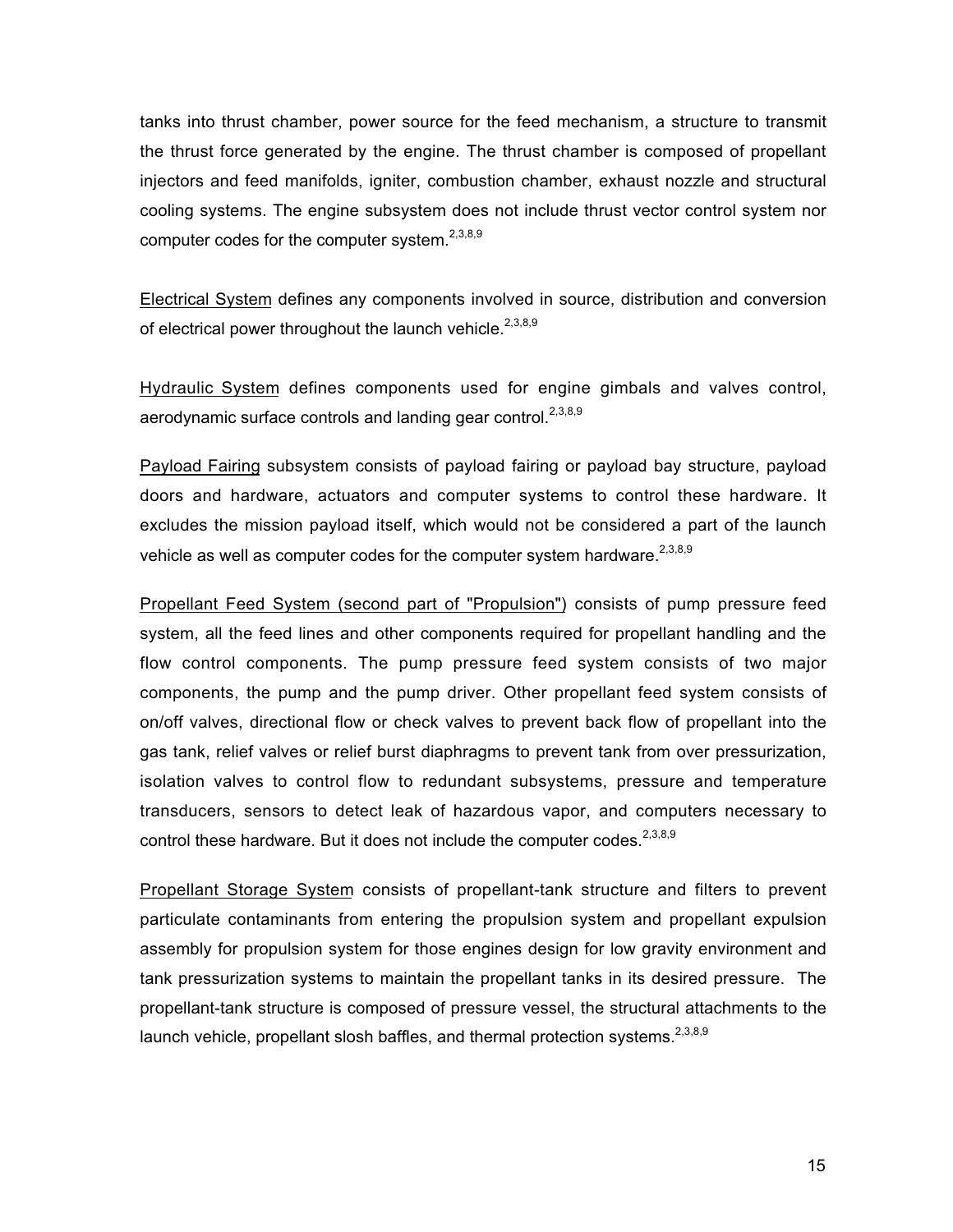Software subsystem consists of computer codes design to control various components of the launch vehicle.<sup>8</sup>

Structure subsystem consists of any component that is essential to the structural integrity of the launch vehicle. All the vehicle structure used for supporting all the vehicle components, wings, tail group and body are included. But it excludes payload structures, propellant storage structures, as well as environmental protection system such as thermal protection system.2,3,8,9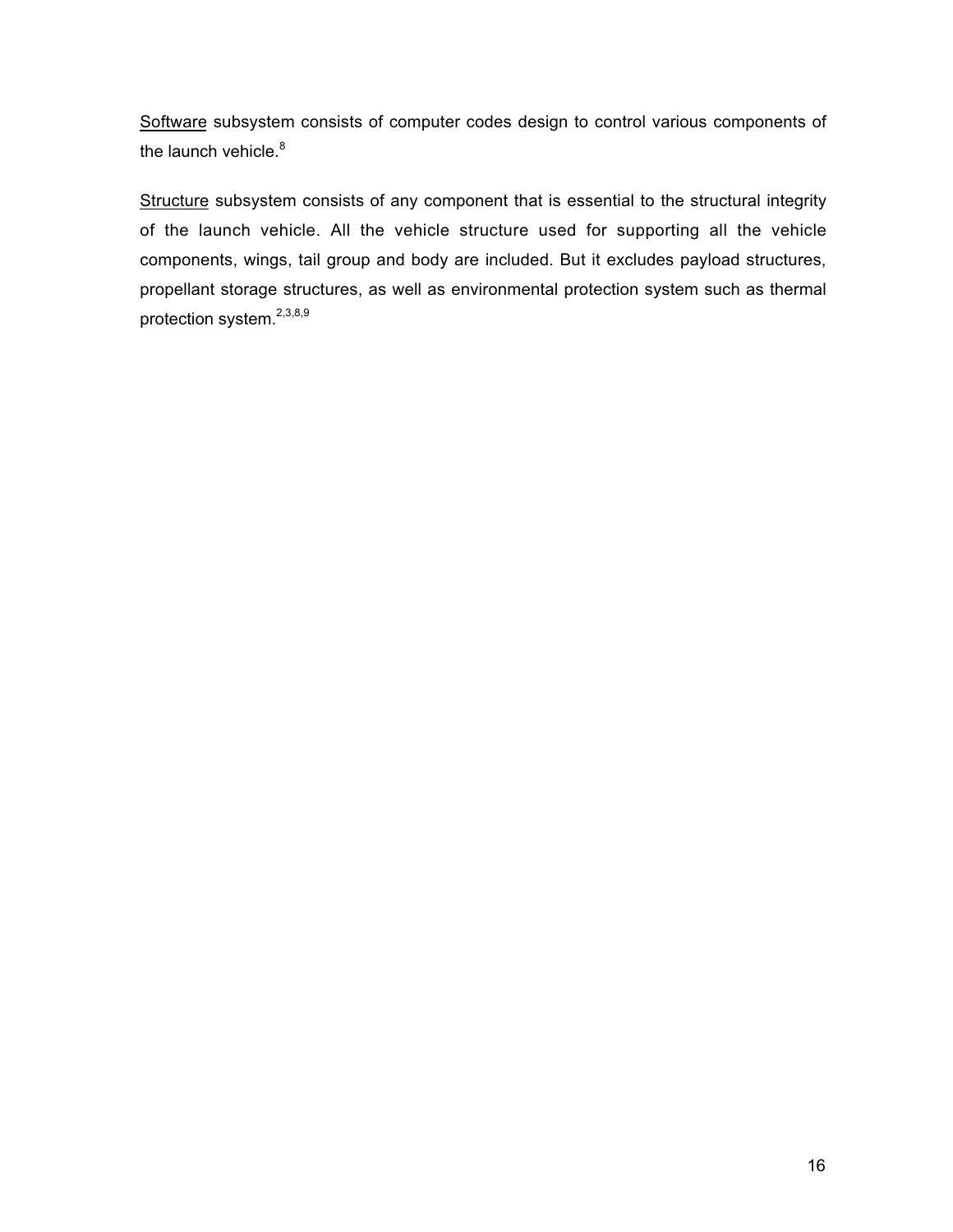# **5. Data Analysis Method**

Due to the nature of the historical launch vehicle failure database, the common reliability analysis methods such as Poisson, Weibull or Normal distribution could not be applied. These traditional reliability analysis methods require significant historical data of a single system or generations of single system throughout its repeated use. This depth of data is not available for launch vehicles. Therefore the reliability of the previously defined launch vehicle subsystems are herein calculated by simple ratios of historical catastrophic launch vehicle failure data. Such reliability study has advantage of being historically-based and therefore avoids the criticism that reliability analysis did not consider both design and operational failure.<sup>11</sup>

First, a basic vehicle-level reliability estimate was generated from the pool of 11 liquidfuel propulsion launch vehicles from 6 different nations (Table 3.1). It includes 1642 launches and 1495 of them are considered successful missions. 126 of them were considered to be catastrophic mission failures due the failure of launch vehicle subsystems (there were also 21 partial mission successes which did not result in catastrophic failure).<sup>8</sup> The average reliability, R, of these launch vehicles was calculated by following equation (1), and determined to be about 0.9233. Thus historically, the chance of a successful or partially successful launch worldwide has been 92.33%. Note that this averaging approach ignores any maturation effects that may be present in a given launch vehicle family (i.e. increasing reliability over time is not accounted for).

$$
R = 1 - \frac{Number of Castasrophic Failure}{Number of Total Launches}
$$
 (1)

A US vehicle-level reliability estimate was also generated using just the 6 launch vehicles from United States in Table 3.1. It includes 905 launches and 818 of them have been considered successful launches and 74 of them have been considered to be catastrophic mission failures due to the failures of the launch vehicle subsystems (there were also 13 partial mission successes which did not result in catastrophic failure). $^8$  The average reliability of these launch vehicles is about 0.9182 or 91.82%. This is slightly less than the worldwide average.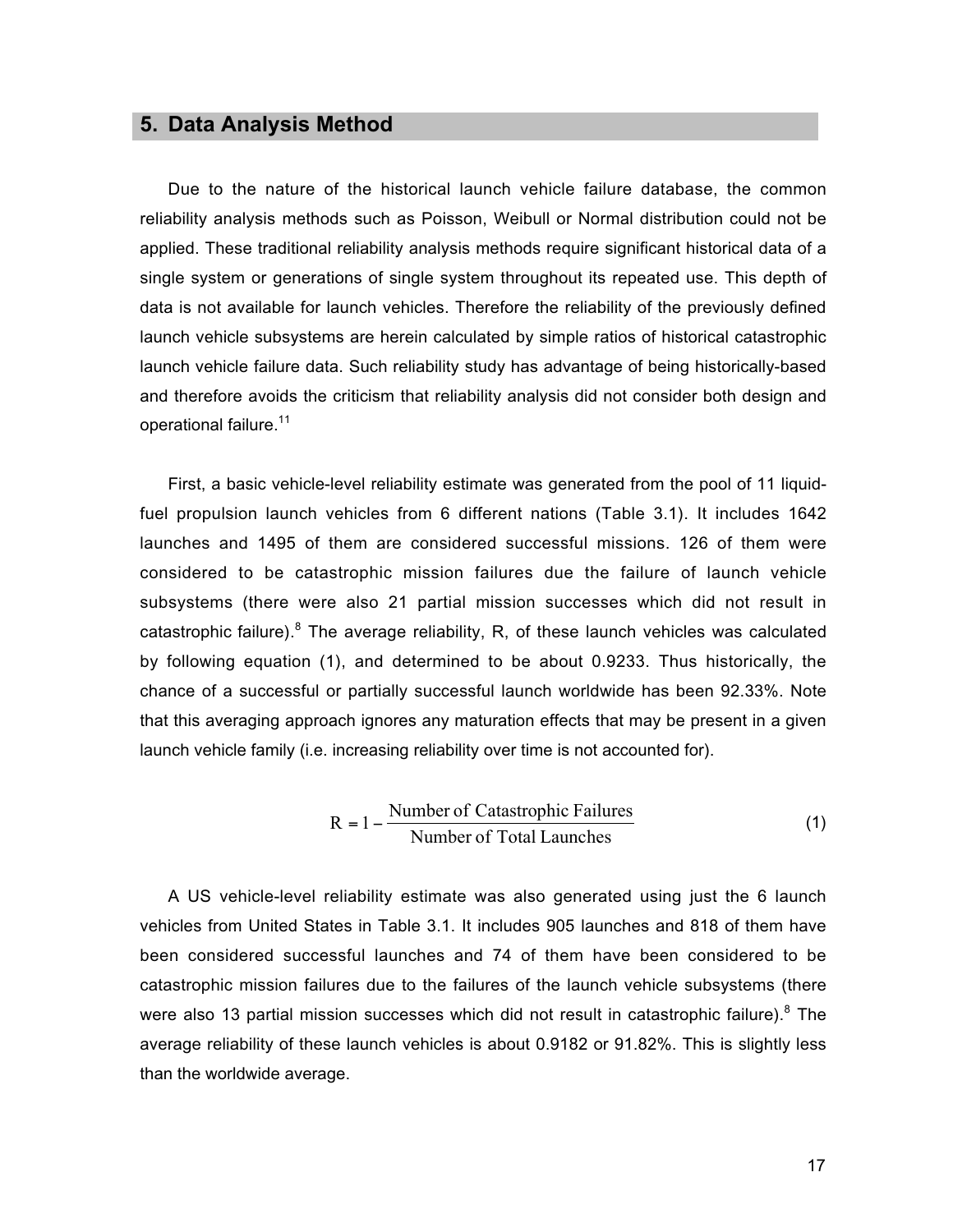In order to determine how the failures are distributed among the subsystems, individual failure ratios for each subsystem from chapter 4 were calculated. For the propulsion subsystem, the failure ratios have been further apportioned to engine and propellant feed system (PFS) sub-components due to the availability of more detailed data available on historical failures resulting from propulsion subsystem. It is important to point out, of the 126 worldwide and 74 US catastrophic launch failures of Table 3.1, not all of these failures can be traced back to a single subsystem. Therefore, only those catastrophic failures with a single identifiable subsystem cause have been included in the calculation of the failure ratios (89 worldwide and 53 for the US-only analysis).

The failure ratio has been denoted as  $\beta$ . The major subsystem failure ratios;  $\beta_{\text{avionic/fc}}$ ,  $B_{\text{ATC}}$ ,  $B_{\text{design}}$ ,  $B_{\text{electrical}}$ ,  $B_{\text{proputation}}$ ,  $B_{\text{hydraulic}}$ ,  $B_{\text{payload}}$ ,  $B_{\text{propellant}}$ ,  $B_{\text{software}}$ ,  $B_{\text{structure}}$  have been calculated by following equation:<sup>11</sup>

$$
\beta_{\text{subsystem}} = \frac{\text{number of subsystem failure leading to catastrophic mission failure}}{\text{total number of launch vehicle failure leading to catastrophic mission failure}} \tag{2}
$$

For example, the number of worldwide catastrophic launch failures due to an attitude control subsystem failure was 5 out of 89 identifiable failures.  $\beta_{\text{ATC}}$  is therefore 0.056 or 5.6%.

The failure ratios of the sub-component within the propulsion subsystem  $(\beta_{\text{engine}})$  and  $(\beta_{\text{PFS}})$  are calculated by;<sup>11</sup>

 $B_{sub-component} = \frac{\text{number of sub-component failure leading to catastrophic mission failure}}{\text{number of subsystem failure leading to catastrophic mission failure}}$  (3)

Figure 5.1 represents the failure ratios of worldwide liquid-fuel launch vehicles and Figure 5.2 represents the failure ratios of US liquid-fuel launch vehicles distributed among the major subsystems.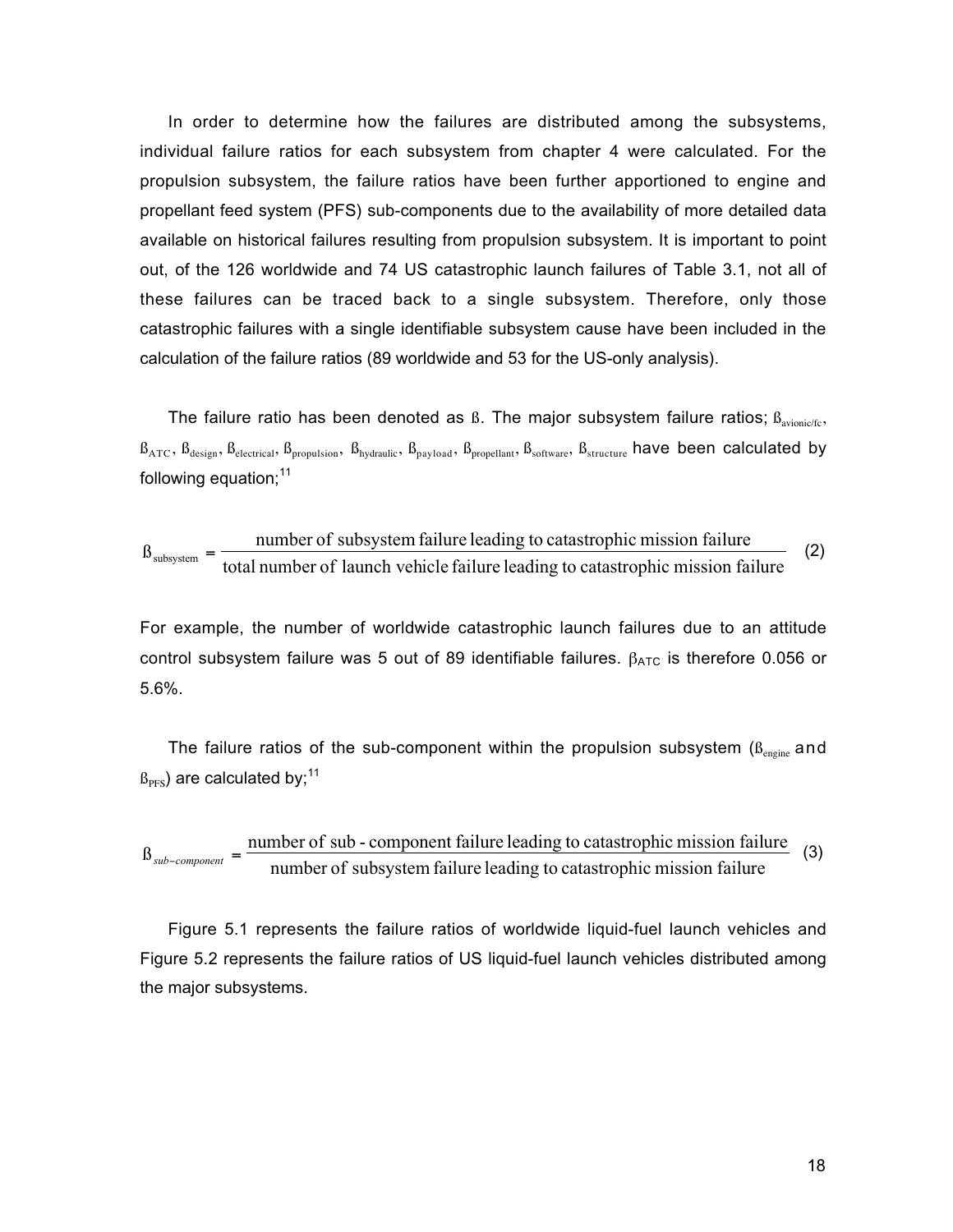

**Figure 5.1:Historical Failure Ratios of Worldwide Launch records**



**Figure 5.2:Historical Failure Ratios of US Launch records**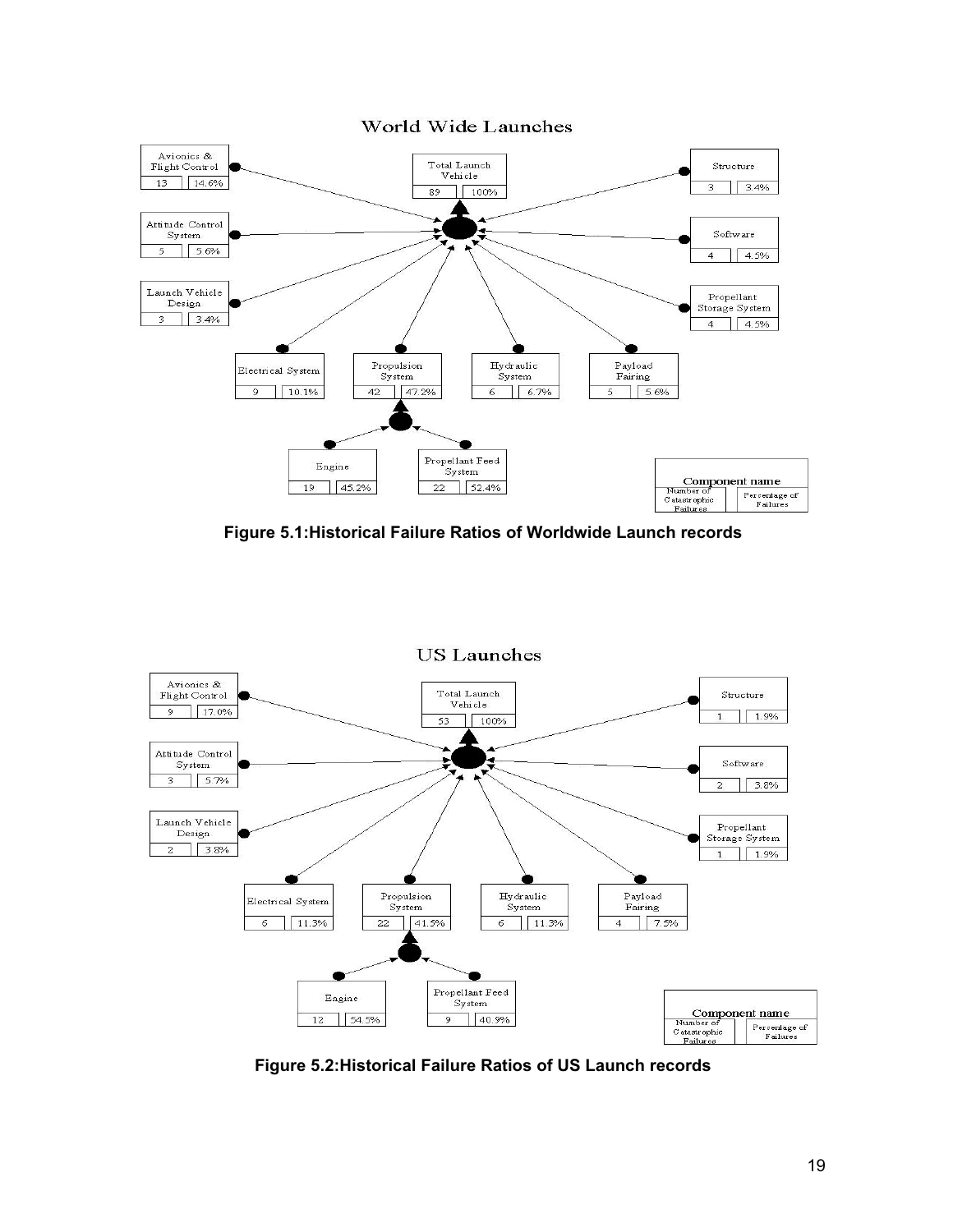At this point, its important to point out that some of the failures of the propulsion subsystem could not be categorized into either engine sub-component or propellant feed system (PFS) sub-component. The propulsion failures that could not be identified have been counted in propulsion subsystem failure ratio but not in either the engine or the propellant feed system (PFS) sub-component failure ratios. For example, in the worldwide propulsion subsystems, there were 42 catastrophic failures recorded, but only 19 were identified as the engine sub-component and 22 as the PFS sub-component. The remaining 1 failure could not be classified as belonging to either. This is the reason why the numbers of engine and PFS sub-component failures do not add up to propellant subsystem failure numbers.

Once the failure ratios were determined, the subsystem or sub-component reliability was then calculated by following equation; $11$ 

$$
R_{subsystem-subcomponent} = R_{system-subcomponent}^{B_{subsystem-subcomponent}} \tag{4}
$$

where  $R_{system}$  is the reliability of the system that is one level above the subsystem in the calculation. For example, for propulsion subsystem,  $R_{system}$  is the reliability of the launch vehicle itself (0.9233 worldwide or 0.9182 for US-only) and for engine sub-component,  $R_{system}$  is the reliability of the respective propulsion subsystem. Thus, the reliability of the US-only Engine sub-component of the Propulsion subsystem is calculated in following way;

$$
0.9809_{\text{engine}} = \left(0.9652_{\text{proputation}}\right)^{\frac{12}{2}}\epsilon_{\text{engine to population}}
$$
\n(5)

And the expected failure rate per flight is calculated by following equation;

$$
FailureRate = 1 - R \tag{6}
$$

Use of eqn. (4) ensures that the product of all subsystem reliabilities is equal to the overall vehicle reliability.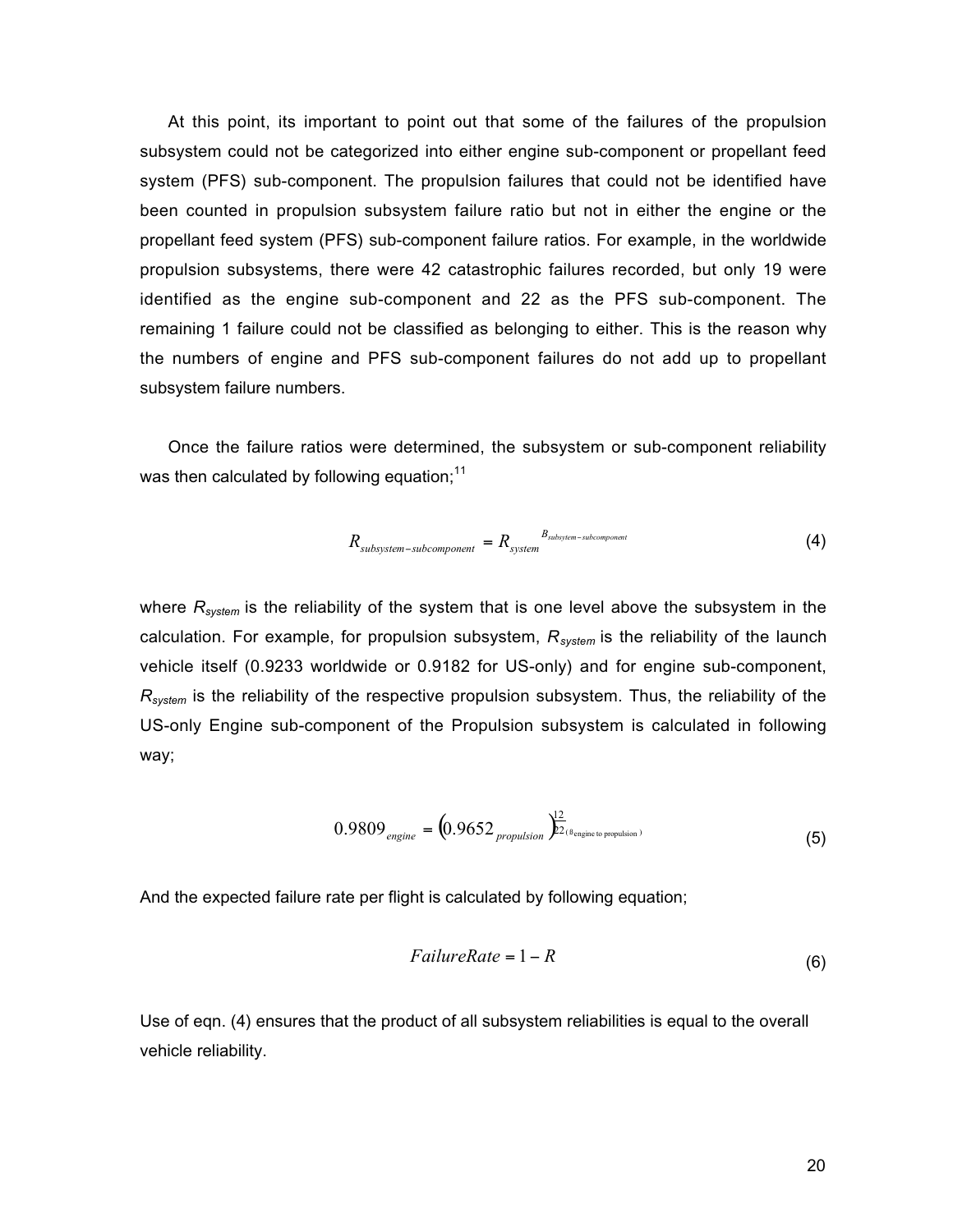### **6. Results**

#### **6.1 Launch System Reliability**

The failure rates of the liquid-fuel propulsion launch vehicle's subsystems are shown in Table 6.1. These reliability data are based on accounting for all the launch vehicles around the world that are in the database and using equations (4) and (6). They are ranked from subsystems with highest failure rates to lowest failure rates. As expected, the propulsion systems (Propellant Feed System and Engine subsystems) dominate the launch vehicle failures.

| <b>Ranks</b>   | <b>Launch Vehicle Components</b>    | <b>Average Failure Rates</b> |
|----------------|-------------------------------------|------------------------------|
|                | <b>Propellant Feed System</b>       | 0.0195                       |
| $\overline{2}$ | Engine                              | 0.0169                       |
| 3              | Avionics and Flight Control System* | 0.0116                       |
| 4              | <b>Electrical System</b>            | 0.0080                       |
| 5              | <b>Hydraulic System</b>             | 0.0054                       |
| 6              | Payload Fairing                     | 0.0045                       |
| 6              | <b>Attitude Control System</b>      | 0.0045                       |
|                | Software                            | 0.0036                       |
|                | <b>Propellant Storage System</b>    | 0.0036                       |
| 8              | <b>Structure</b>                    | 0.0027                       |
| 8              | Design                              | 0.0027                       |

**Table 6.1: Failure rates of Liquid-fuel Propulsion Launch Vehicles**

12

\* e.g.  $Ravionics = 1 - [0.9233]^{89}$ 

In the aerospace industry, the experiences and knowledge gathered from one generation of launch vehicle to another is shared very little with other nations. This is characteristic of any other technology intensive field, but for the launch vehicle field, it is even more true due to the political consideration of this technology. Therefore inclusion of failure rates of launch vehicles around the world in a single "world" database and generating reliability data from that is not the most desirable due to different approach in technology and different levels of technology maturity. Ideally, the failure rates of the launch systems would be divided into launch systems corresponding to each respective nation. Due to very limited numbers of space launches and lack of data, it is difficult to generate meaningful nation-specific reliability data except for US launch systems. Therefore, the database has been partitioned to include only the US liquid-fuel propulsion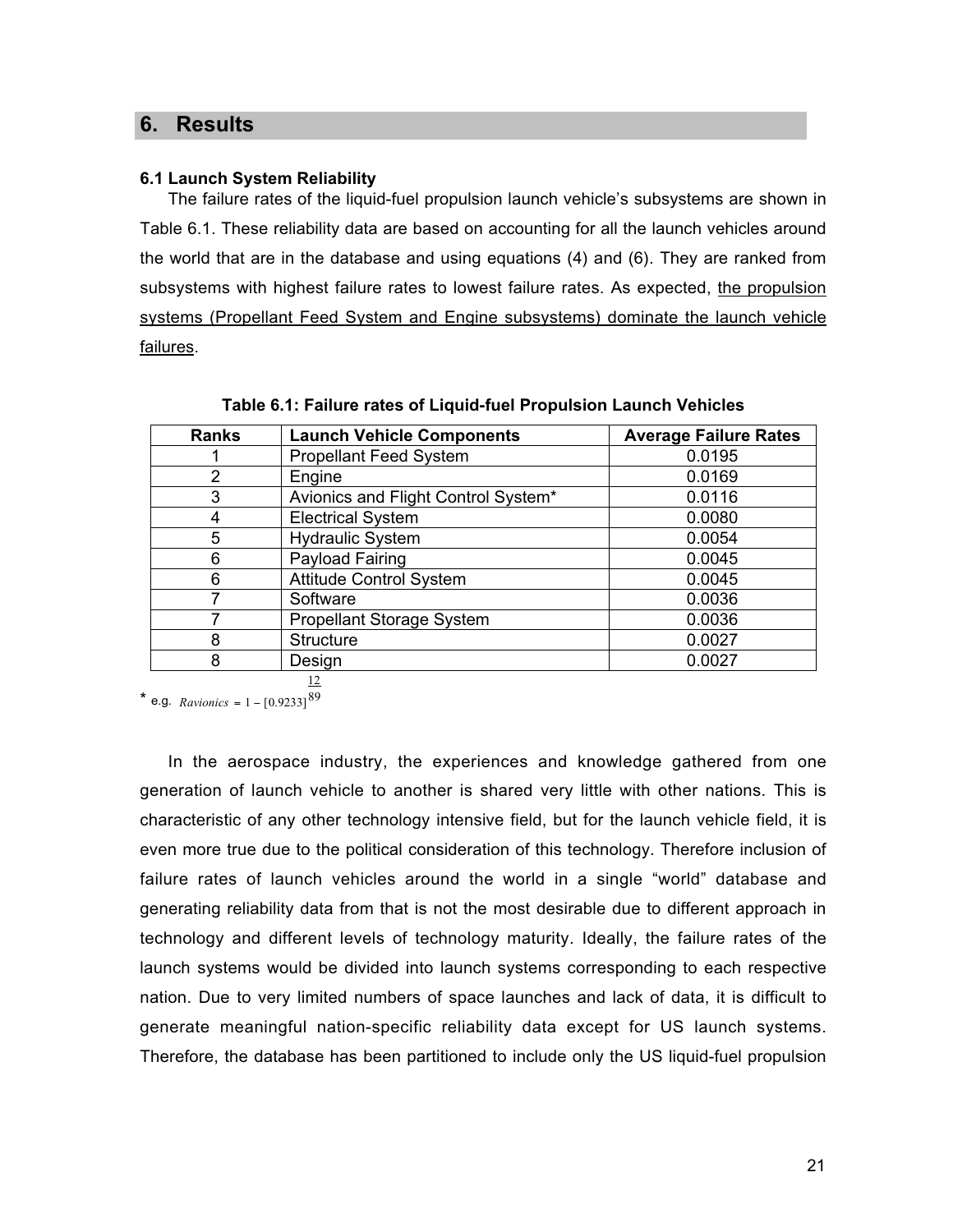launch systems. Using this US-only database (Figure 5.1), the failure rates have been generated and are listed in Table 6.2.

| <b>Ranks</b> | <b>Launch Vehicle Components</b>   | <b>Average Failure Rates</b> |
|--------------|------------------------------------|------------------------------|
|              | Engine                             | 0.0191                       |
| っ            | <b>Propellant Feed System</b>      | 0.0144                       |
| 2            | Avionics and Flight Control System | 0.0144                       |
| 3            | <b>Electrical System</b>           | 0.0096                       |
| 3            | <b>Hydraulic System</b>            | 0.0096                       |
|              | Payload Fairing                    | 0.0064                       |
| 5            | <b>Attitude Control System</b>     | 0.0048                       |
| 6            | Software                           | 0.0032                       |
| 6            | Design                             | 0.0032                       |
|              | Propellant Storage System          | 0.0016                       |
|              | <b>Structure</b>                   | 0.0016                       |

**Table 6.2: Failure Rates of US Liquid-fuel Propulsion Launch Vehicles**

**\*** e.g. Re *lectrical* =  $1 - [0.9182]$ <sup>53</sup>

6

The US-only failure rate ranking is relatively similar to the worldwide failure rate ranking. Both US database and worldwide database indicate the propulsion subsystems (Propellant Feed System and Engine) dominate the launch vehicle catastrophic failures during vehicle operations. Avionics/Flight Control System is the next most critical subsystem in both cases.

| <b>Launch Vehicle Name</b> | <b>Nations</b>       | <b>Average Failure Rates</b> |
|----------------------------|----------------------|------------------------------|
| Ariane                     | Europe               | 0.0684                       |
| Athena                     | <b>United States</b> | 0.4000                       |
| <b>Atlas</b>               | <b>United States</b> | 0.1311                       |
| Delta                      | <b>United States</b> | 0.0480                       |
| H-Series                   | Japan                | 0.0333                       |
| Long March                 | China                | 0.1053                       |
| Pegasus                    | <b>United States</b> | 0.1111                       |
| Proton                     | Russia               | 0.1056                       |
| <b>Space Shuttle</b>       | <b>United States</b> | 0.0106                       |
| Titan                      | <b>United States</b> | 0.0739                       |
| Tsiklon                    | <b>Ukraine</b>       | 0.0281                       |

**Table 6.3: Overall Launch Vehicle Failure Rates**

Using the database from Ref. 8, it is possible to estimate the overall failure rates for different launch vehicle families at the vehicle-level. Table 6.3 shows the names of the launch vehicles and countries of origin and the failure rates of each of the vehicles. The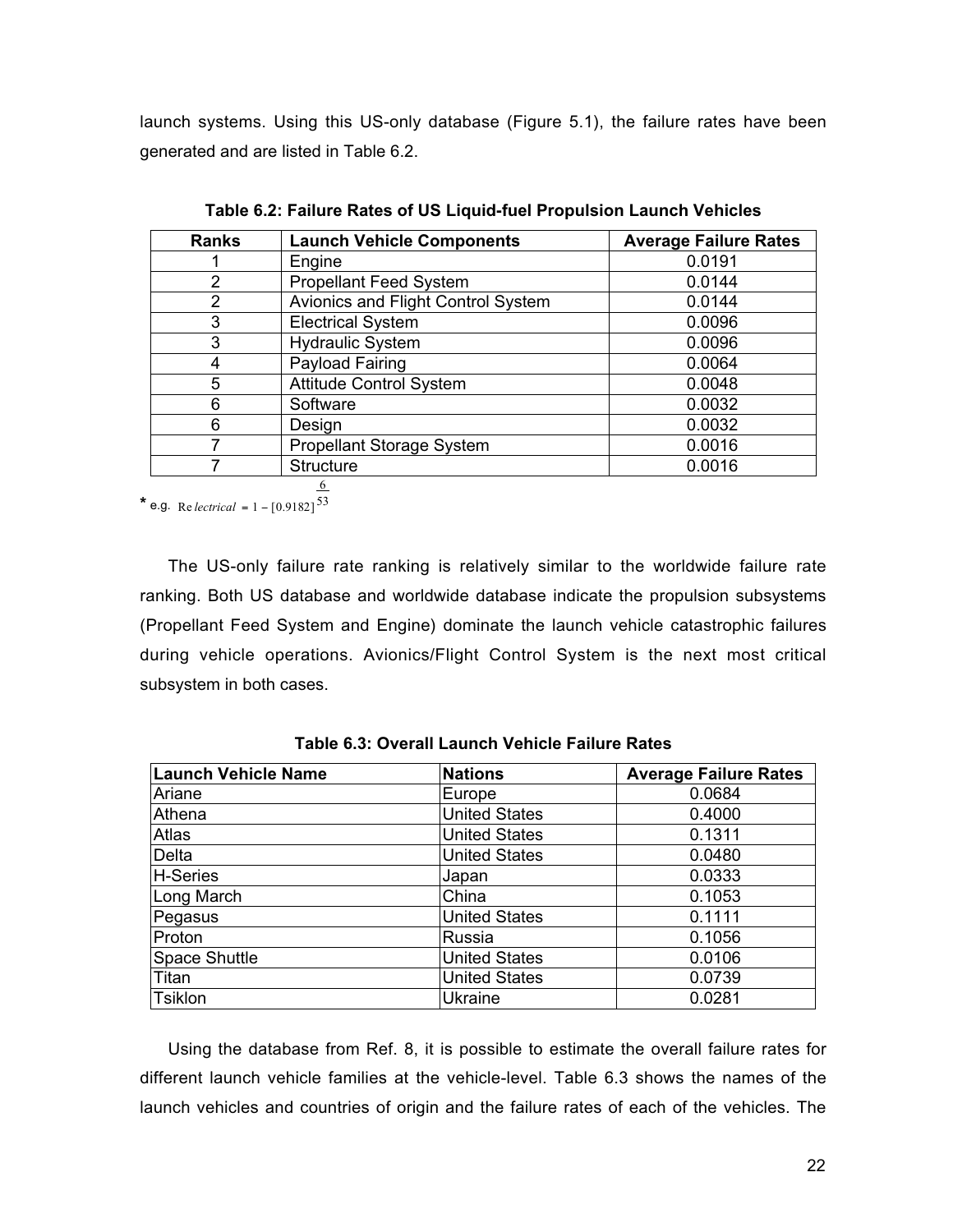system-level failure rate is represented as the number of catastrophic mission failures divided by total number of launches. These data indicate the safest launch vehicle of those 11 considered has been Space Shuttle with only 1 catastrophic failure in 94 launches through 1999.

#### **6.2 Reliability Comparison with Complex General Aviation Aircraft**

The reliability of vehicle subsystem of worldwide and US launch vehicles have been compared to vehicle subsystem reliability of the current complex GA aircraft and ranked from most unreliable to most reliable. The data are shown in Table 6.4.

|                |                                  | Worldwide<br><b>Database</b>      | <b>Failure</b><br>rate |                                  | US<br><b>Database</b>              | <b>Failure</b><br>rate | <b>Complex</b><br><b>General Aviation</b> |                          | <b>Failure</b><br>rate |
|----------------|----------------------------------|-----------------------------------|------------------------|----------------------------------|------------------------------------|------------------------|-------------------------------------------|--------------------------|------------------------|
| 1              | $\blacksquare$                   | <b>PFS</b>                        | 0.0195                 | ٠                                | Engine                             | 0.0191                 | ٠                                         | cockpit<br>instrument    | 0.02400                |
| $\mathbf{2}$   | ٠                                | Engine                            | 0.0169                 | $\blacksquare$<br>$\blacksquare$ | <b>PFS</b><br>Avionics/FC          | 0.0144                 | ٠                                         | flight control           | 0.01525                |
| 3              | $\blacksquare$                   | Avionics/FC                       | 0.0116                 | $\blacksquare$<br>$\blacksquare$ | Electrical<br>Hydraulic            | 0.0096                 | ٠                                         | ground control           | 0.00402                |
| 4              | ٠                                | Electrical                        | 0.0080                 | ٠                                | Payload Fairing                    | 0.0064                 | ٠                                         | structures               | 0.00060                |
| 5              | $\blacksquare$                   | <b>Hydraulic</b>                  | 0.0054                 | $\blacksquare$                   | <b>ACS</b>                         | 0.0048                 | ٠                                         | non-engine<br>propulsion | 0.00012                |
| 6              | $\blacksquare$<br>$\blacksquare$ | Payload<br>Fairing<br><b>ACS</b>  | 0.0045                 | $\blacksquare$<br>$\blacksquare$ | Software<br>Design                 | 0.0032                 | ٠<br>$\blacksquare$                       | engine<br>electrical     | 0.00003                |
| $\overline{7}$ | ٠<br>$\blacksquare$              | Software<br>Propellant<br>Storage | 0.0036                 | ٠<br>٠                           | Propellant<br>Storage<br>Structure | 0.0016                 |                                           |                          |                        |
| 8              | ٠<br>٠                           | Structure<br>Design               | 0.0027                 |                                  |                                    |                        |                                           |                          |                        |

**Table 6.4: Reliability Comparison of Worldwide, US Launch Vehicles to GA Aircraft**

This comparison shows sharp contrast between reliability of launch vehicle subsystem and complex GA aircraft. For launch system, the propulsion subsystem remains to be the most unreliable subsystem, yet for complex GA aircraft, the propulsion subsystem is one of the most reliable. It also shows the reliability of the Avionics and Flight Control System subsystem for both the launch system and the complex GA aircraft are similar (0.0116 to 0.01525 catastrophic failures per flight).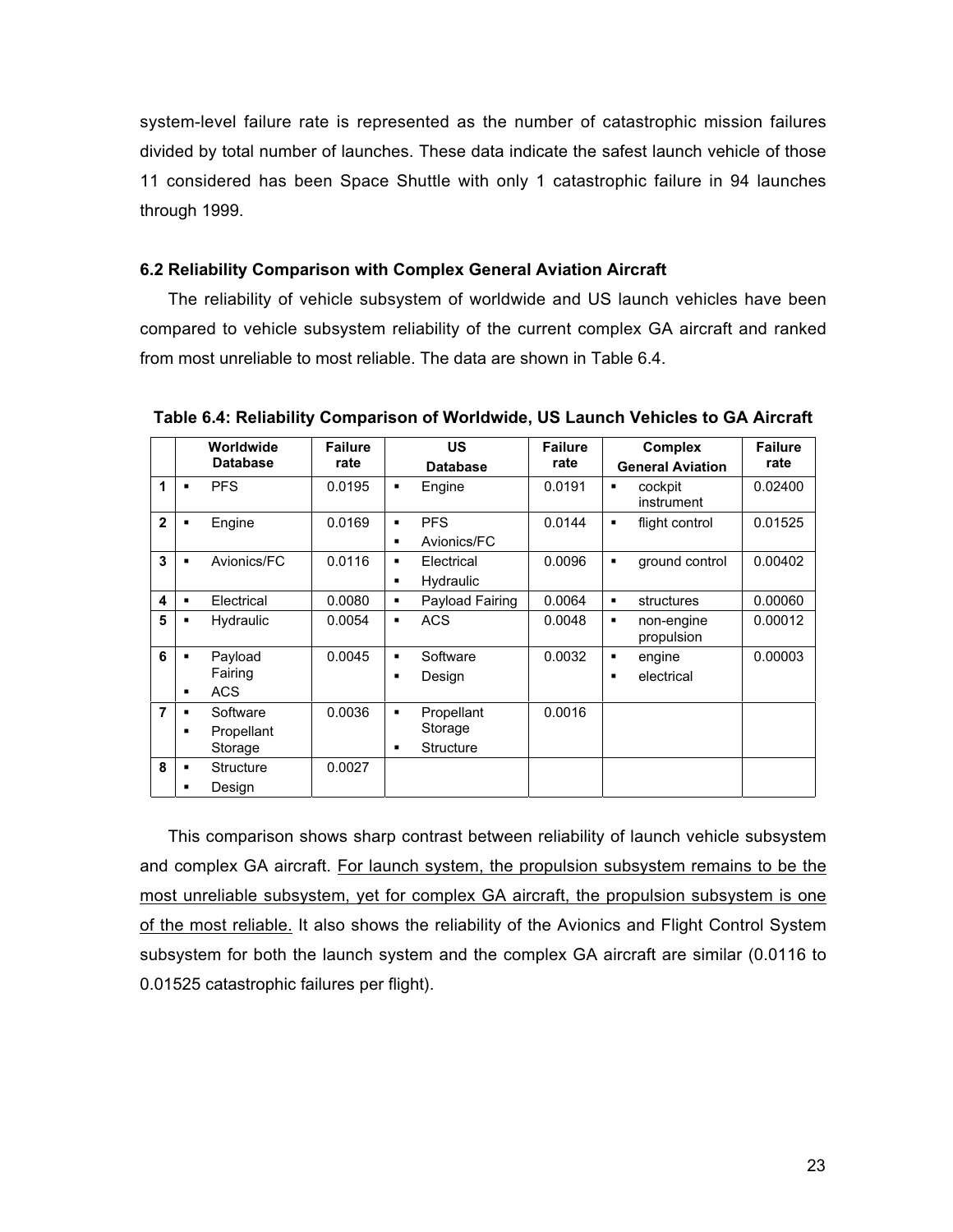### **7. Conclusion and Future Research**

The reliability assessment of historical ELV and STS launch vehicle systems has shown that the subsystems that would need significant improvement in reliability are propulsion and avionics/flight control subsystems. These systems have historically contributed the most to the catastrophic failure of the launch vehicles.

Along with designing safer propulsion system and avionics/flight control systems, reliability must be fully integrated into design process from the beginning of the system development though-out its entire lifetime of operation. This approach to reliability management will ensure a space transportation infrastructure that can encourage the proliferation of commercial launch capabilities and provide solid foundation for human space exploration.

Future technology investment strategies aimed at improving these systems through harnessing new technology and more integrated and safety conscience vehicle design will be crucial to achieving NASA's goal of creating a space transportation system that is as reliable and safe as current air transportation systems. Orders of magnitude improvement over historical launch reliability (calculated to be only 0.9182 for US launch vehicles through 1999) will be necessary for NASA to achieve its future RLV reliability goals.

The present research relied heavily on expendable launch vehicle failures to estimate subsystem reliability. This was due to the very limited availability of statistically valid data corresponding to reusable launch vehicles. The space shuttle was the only partially reusable launch vehicle in the database and accounts for only 1 catastrophic failure. Future researchers in this field must determine a way to predict subsystem reliability numbers for future 2nd and 3rd generation RLVs. It is expected that such estimates, by necessity, will rely on subsystem ground test results and analytical failure modes analyses. Unfortunately that data is not typically published in non-proprietary sources.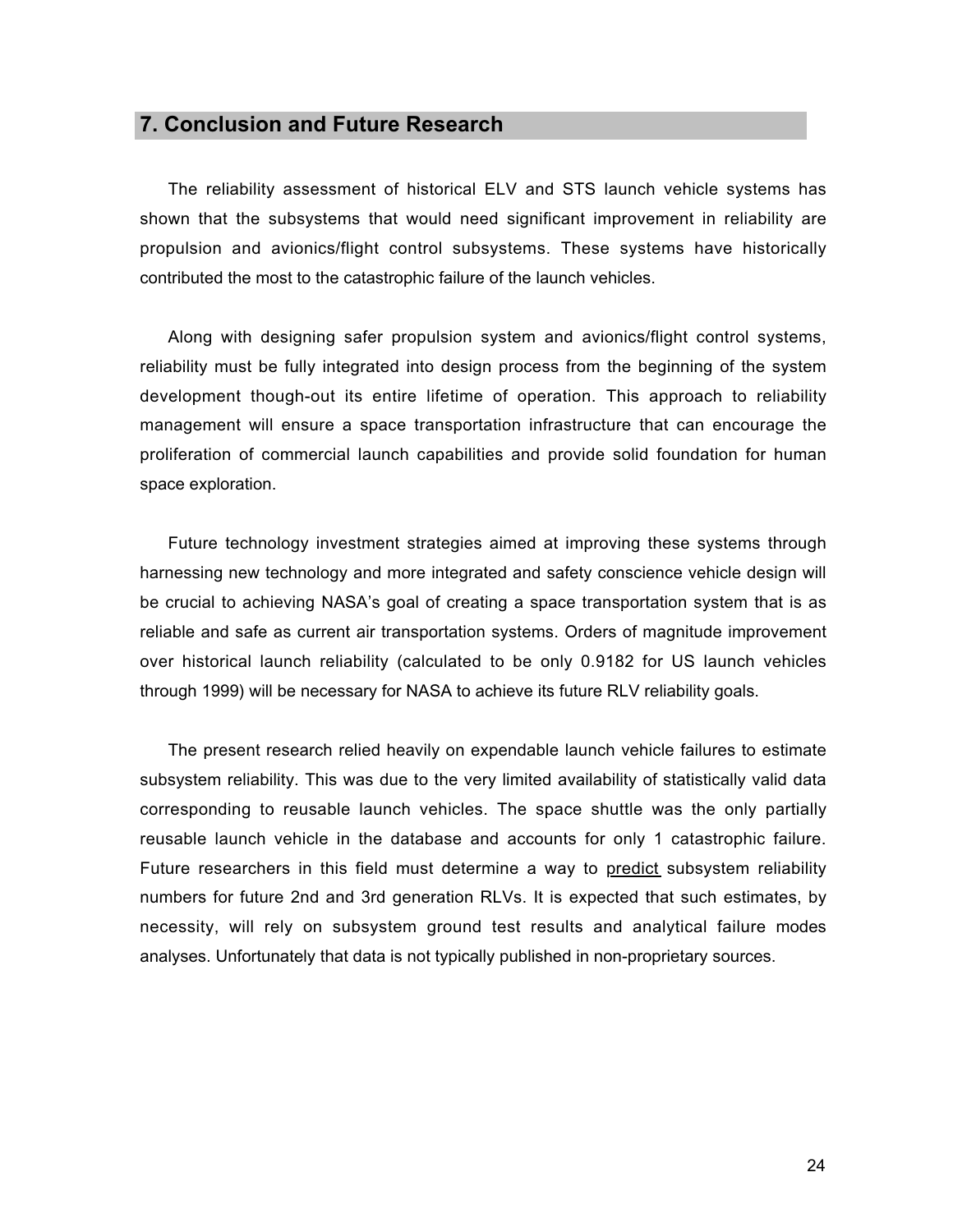### **8. References**

- 1. Allen, Brian D. et al., "Historical Reliability of US Launch Vehicles", AIAA 2001-3874, 37<sup>th</sup> AIAA/ASME/SAE/ASEE Joint Propulsion Conference and Exhibit, July 2001.
- 2. Biblarz, Ozcar., Sutton, George P., Rocket Propulsion Elements, Seventh Edition, John Wiley and Sons, Inc., 2001.
- 3. Charania, A.C., et al., "Safety by Design Flight Certification from a Space Perspective: A Preliminary Safety Assessment and Examination of Possible Certification Environment for Single Stage to Orbit Reusable Launch Vehicle," Georgia Institute of Technology, Atlanta, Georgia, 2000.
- 4. Christenson, R.L., and Komar, D.R., "Reusable Rocket Engine Operability Modeling and Analysis," NASA/TP-1998-208530, Marshall Space Flight Center, Alabama, July 1998.
- 5. Christenson, R.L., and Whitley, M.R., "Comprehensive Design Reliability Activities for Aerospace Propulsion Systems," NASA/TP-2000-209902, Marshall Space Flight Center, Alabama, January 2000.
- 6. Maggio, Gaspare, and Pelaccio, Dennis G., "Improving Safety and Reliability of Next Generation Launch Vehicles, " Science Applications International Corporation, New York, NY.
- 7. Maggio, Gaspare, and Pelaccio, Dennis G., "Factors and Metrics in Establishing Reliability Goals for Next Generation Launch Vehicle Liquid Propulsion System," AIAA 2000-3452, Science Applications International Corporation, New York, NY, July 2000.
- 8. Hopkins, Joshua B., Hopkins, Joseph P. Jr., and Isakowitz, Steven J., International Reference Guide to Space Launch System, 3<sup>rd</sup> edition, AIAA, Reston, Virginia, 1999.
- 9. Humble, Ronald W., Henry, Gary N., and Larson, Wiley J., Space Propulsion Analysis and Design, Space Technology Series, The McGraw-Hill Companies, Inc., 1995.
- 10. "Introduction to NASA's Integrated Space Transportation Plan and Space Launch Initiative," http://www.slinews.com, National Aeronautics and Space Administration, May 17, 2001.
- 11. Lee, Robert. A., and Steincamp, James. W., "Reliability Analysis Techniques for Engine-Out Failures in Main Propulsion Systems," AIAA 92-1337, AIAA Space Programs and Technologies Conference, Huntsville, AL, March 1992.
- 12. McFadden, Richard H., and Shen, Yu., "An Analysis of the Historical Reliability of US Liquid-Fuel Propulsion Systems," AIAA 90-2713, AIAA/SAE/ASME/ASEE 26<sup>th</sup> Joint Propulsion Conference, Orlando, FL, July 1990.
- 13. Pettit, Duane., and Turnbull, Andrew., "General Aviation Aircraft Reliability Study," NASA/CR-2001-210647, FDC/NYMA, Inc., Hampton, Virginia, February 2001.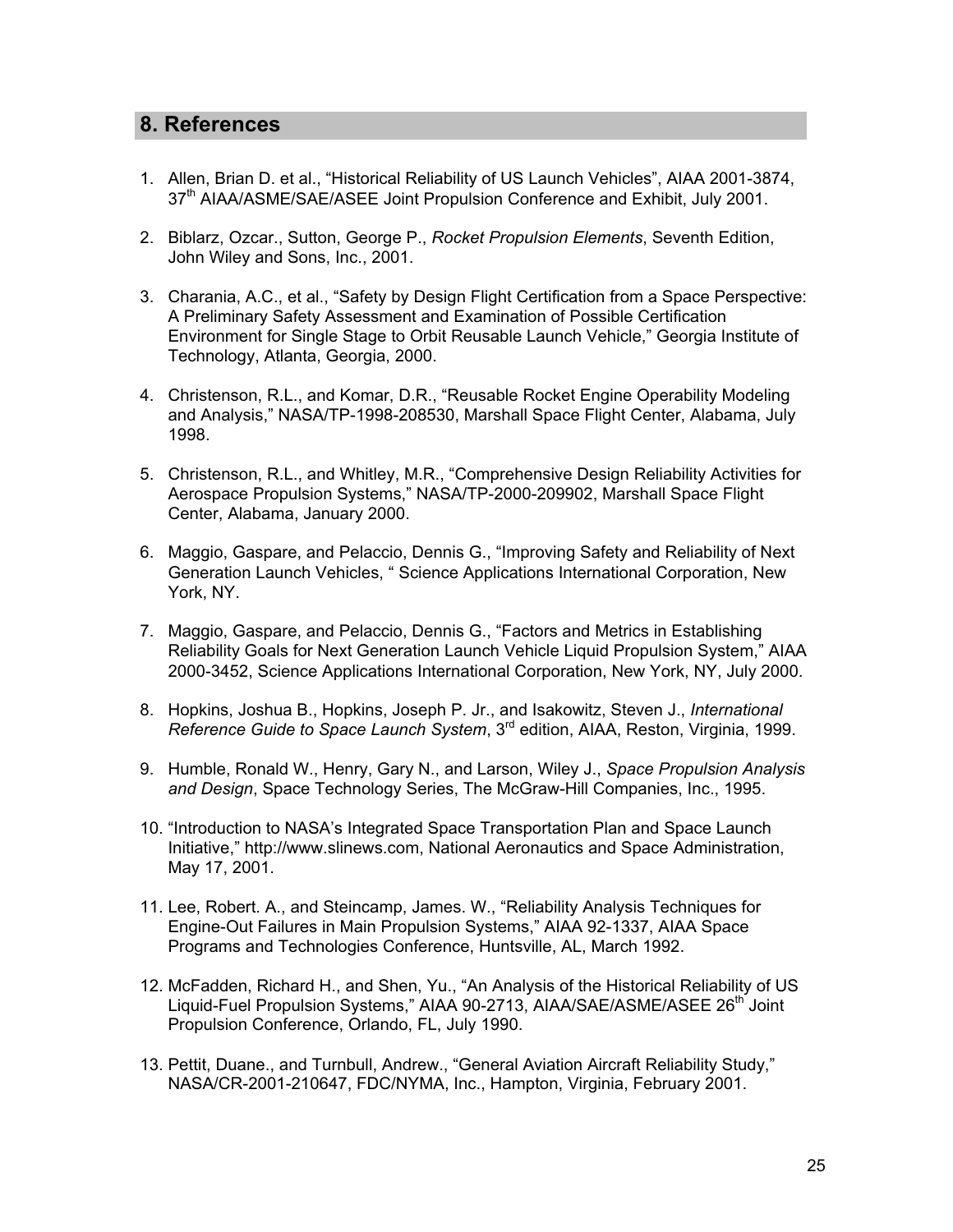14. Turnbull, Andrew, "The Typical General Aviation Aircraft," NASA/CR-1999 209550, FDC/NYMA, Inc., Hampton, Virginia, September 1999.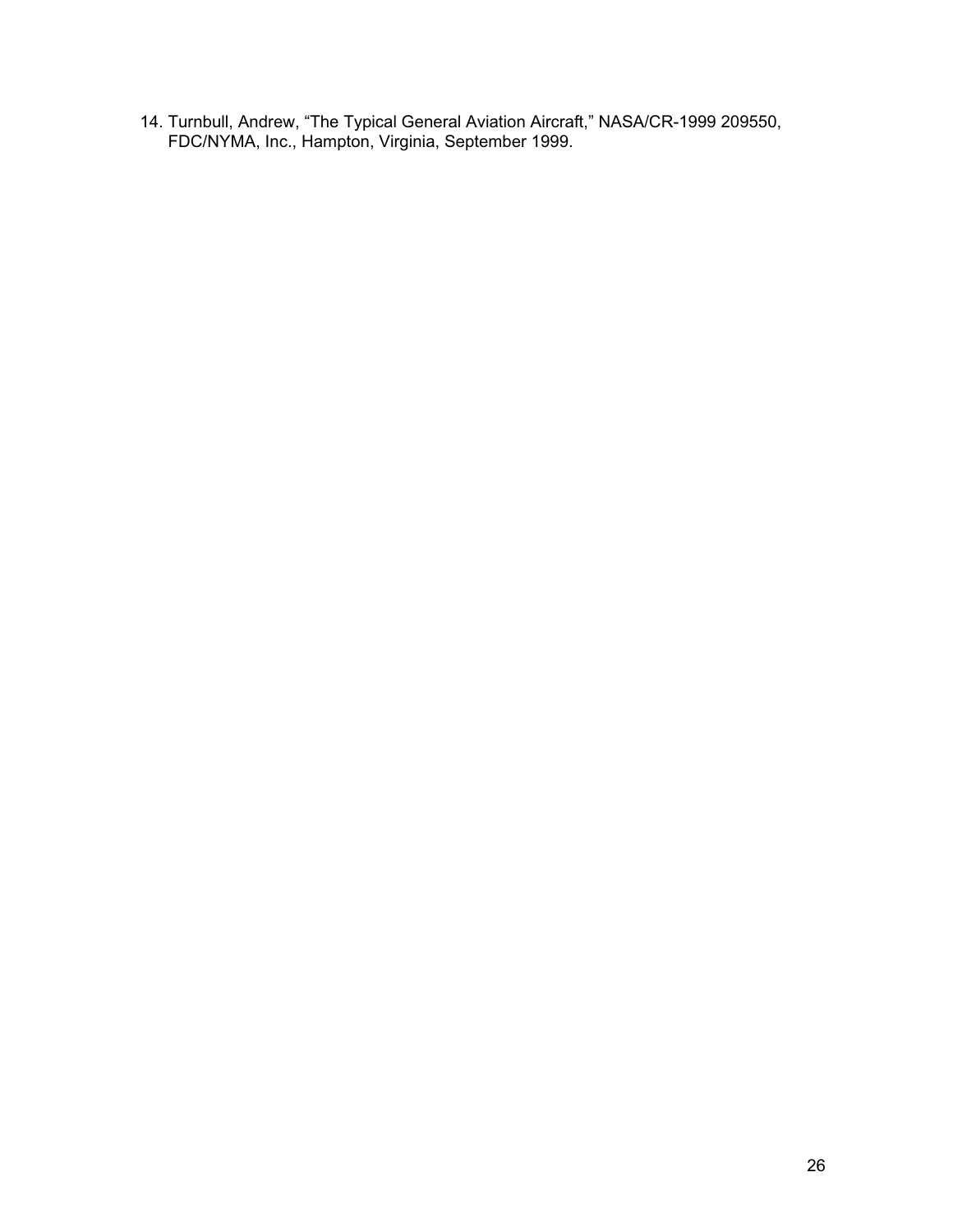# **9. Acknowledgement**

Recognition is given to the following individuals:

- Dr. John R. Olds, Director, Space Systems Design Lab (SSDL), School of Aerospace Engineering, Georgia Institute of Technology, Atlanta, GA.
- Dr. James W. Steincamp, NASA Marshall Space Flight Center, Huntsville, AL.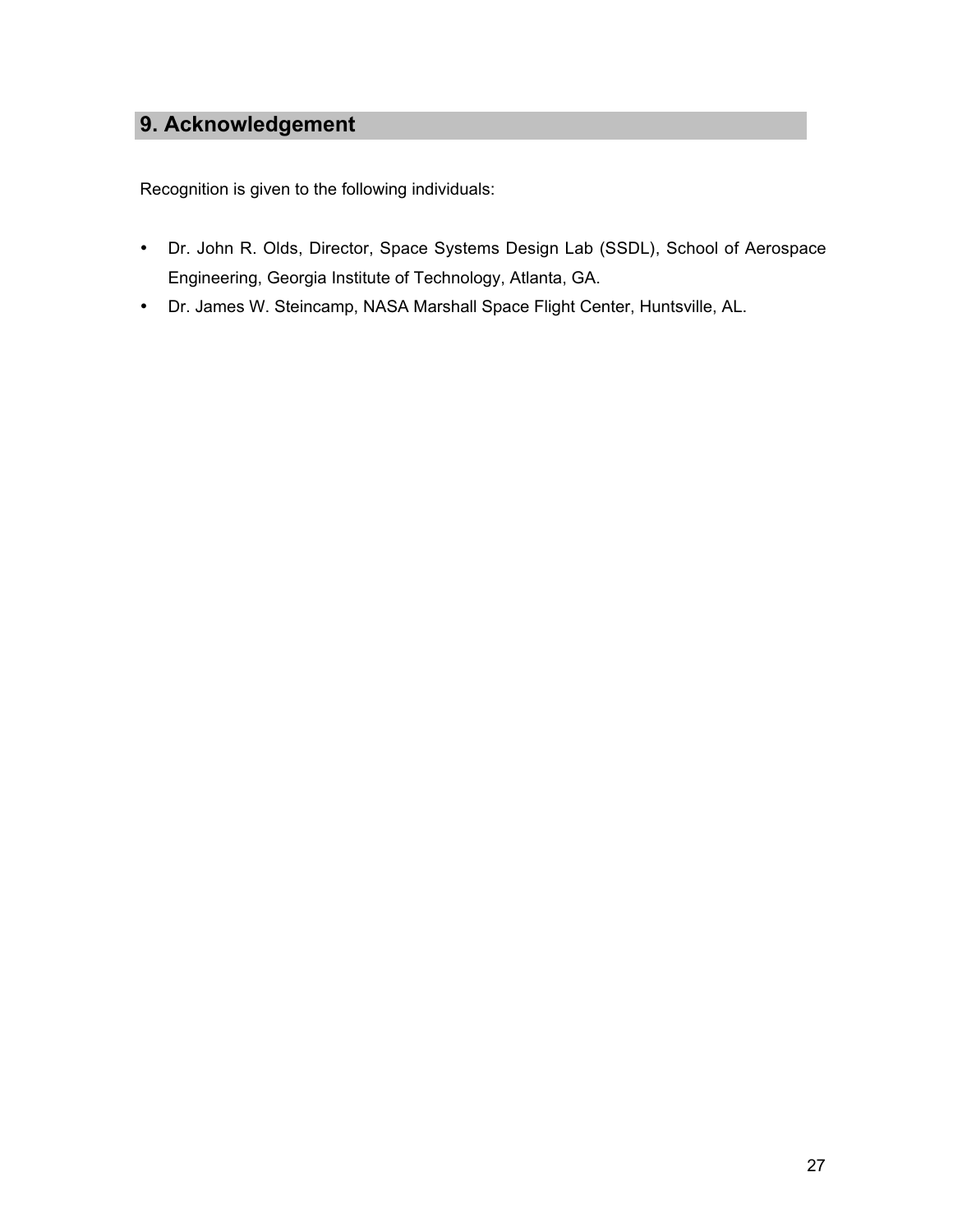### **Appendix I: Uses of Reliability Estimates**

The reliability data generated previously can be used to project the reliability of the future launch vehicles for the conceptual vehicle design phase.

The following example demonstrates the engine set reliability calculation with single engine-out capability -- which means the launch vehicle envisioned in this analysis is capable of successfully achieving its objective with one engine failure during its operation. The reliability is calculated via binomial distribution and the equation derived for such system as following.<sup>4</sup>

$$
R_{eo} = p^n + np^{(n-1)}(1-p)
$$
 (AP1)

 $R_{\text{eo}}$  is the engine cluster reliability, p is the single engine reliability and n is the number of engines in a set with one engine out capability.

For this analysis, n is set to be 3 and p parametrically varied from 0.8 to 1.0. Table A1 and Figure A1 shows the engine set reliability of 3 engines with 1 engine out capability and comparison engine cluster of 2 engines with no engine out capability.

| Single Engine | Overall Cluster (Two engines/ | <b>Overall Cluster (Three</b> |
|---------------|-------------------------------|-------------------------------|
| Reliability   | No engine out)                | Engines/One engine out)       |
| 0.8           | 0.64                          | 0.96                          |
| 0.82          | 0.6724                        | 0.9676                        |
| 0.84          | 0.7056                        | 0.9744                        |
| 0.86          | 0.7396                        | 0.9804                        |
| 0.88          | 0.7744                        | 0.9856                        |
| 0.9           | 0.81                          | 0.99                          |
| 0.92          | 0.8464                        | 0.9936                        |
| 0.94          | 0.8836                        | 0.9964                        |
| 0.96          | 0.9216                        | 0.9984                        |
| 0.98          | 0.9604                        | 0.9996                        |
| 0.9819        | 0.96412761                    | 0.99967239                    |
|               |                               |                               |

**Table A1: Engine Reliability Analysis**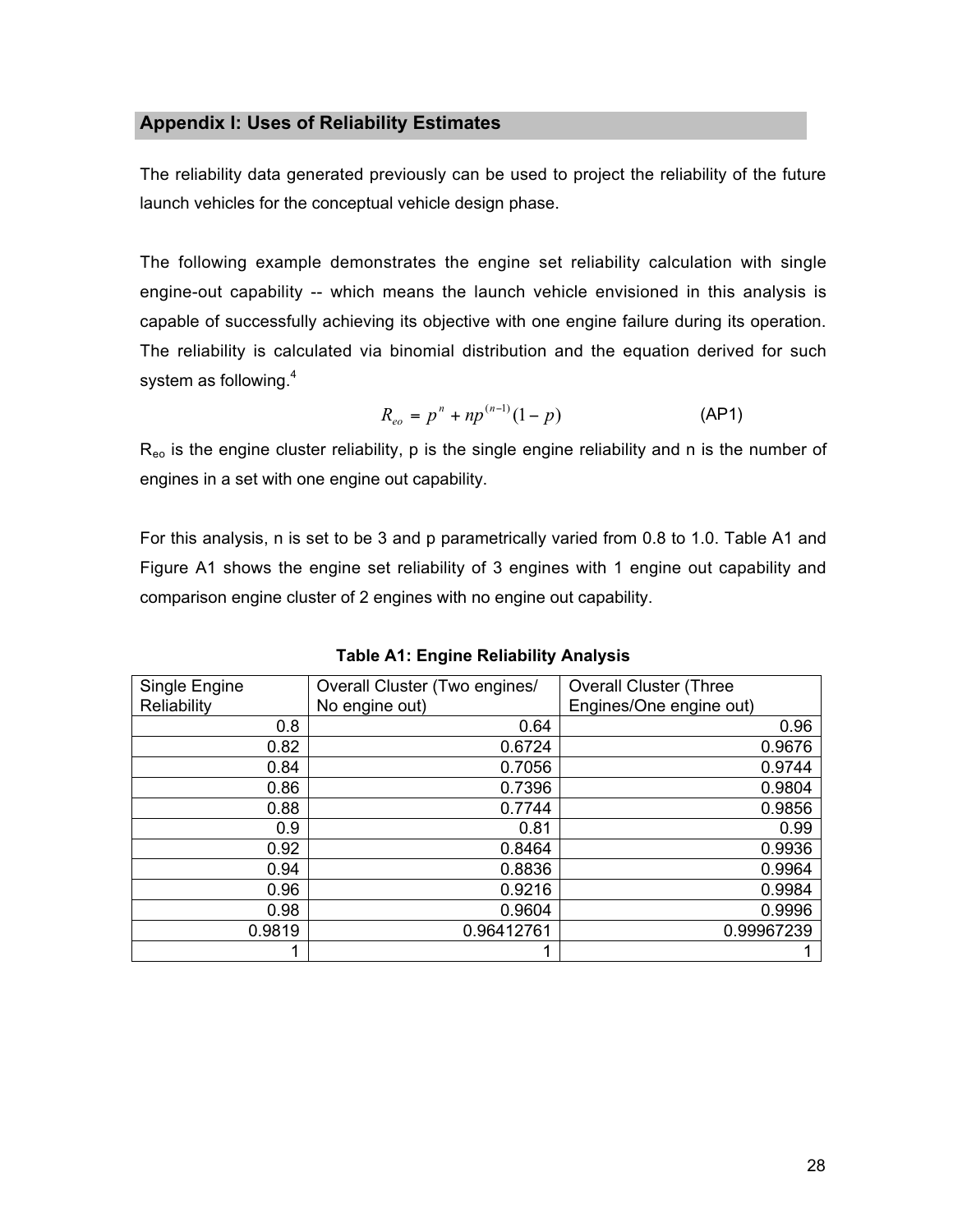

**Figure A1: Engine Reliability Analysis**

The data shows significantly better engine reliability for the engine cluster that allows for engine-out capability than the engine cluster that does not allow for engine out capability. But this gain in reliability diminishes as the reliability of the single engine improves.

With additional engine reliability data, this propulsion system analysis can be greatly expanded with following derived equation that accounts for the catastrophic failure fraction and converge time.<sup>4,11</sup>

$$
R_{eo} = S^{n}T_{d} p^{n} \left( 1 + T_{u}^{n-1} b n (p^{-c} - 1) \right)
$$
 (AP2)

Parameters  $R_{eo}$ , p and n have same meaning as before, S is startup reliability (probability of engine failure at engine start),  $T_d$  is engine throttle down reliability,  $T_u$  is engine throttle up reliability, b is fraction of engine failures that don't lead to catastrophic failure and c is converge time and calculated by following equation.<sup>4,11</sup>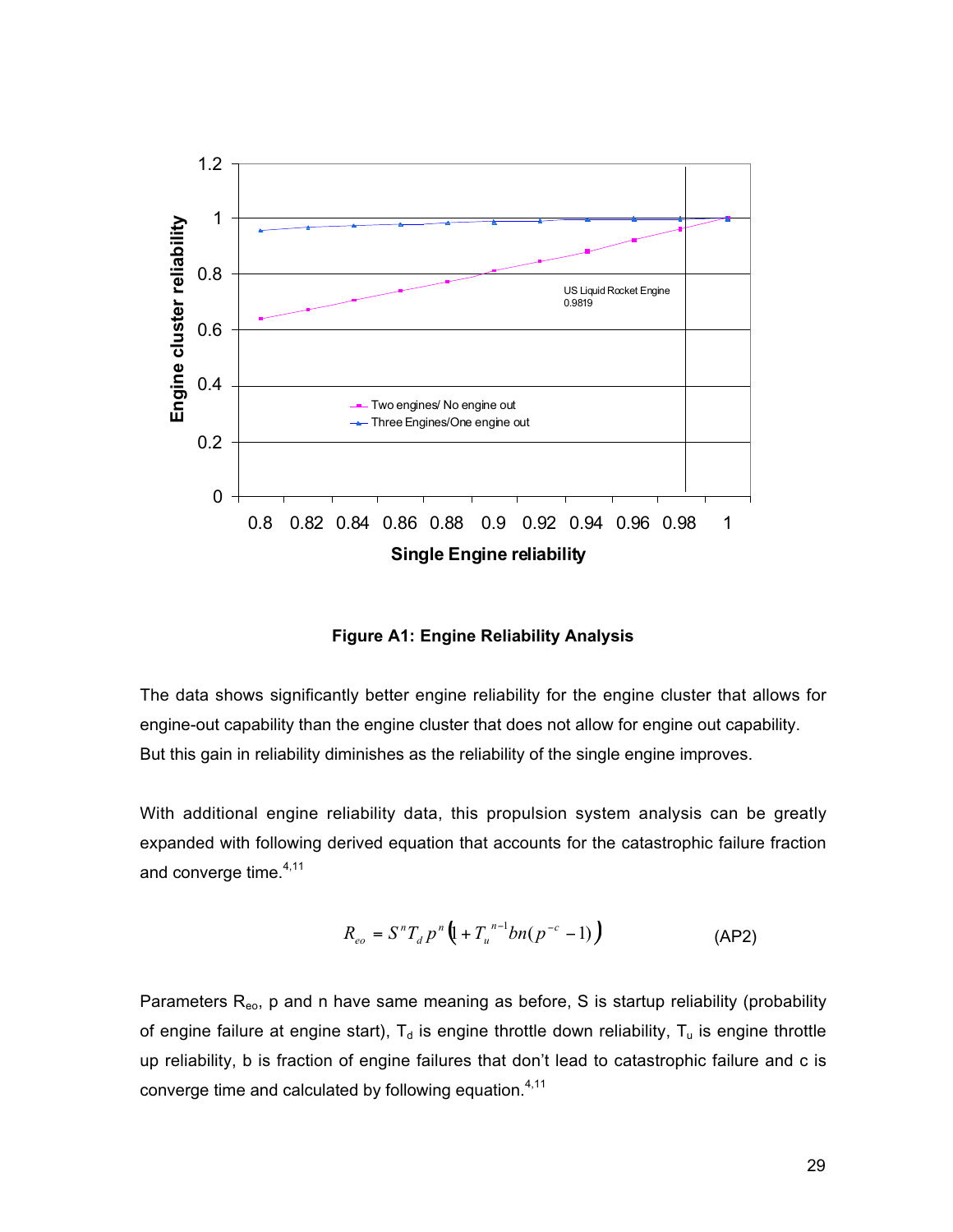$$
c = \frac{t_{MECO} - t_{eo}}{t_{MECO}}
$$
 (AP3)

The  $t_{\text{MECO}}$  is the Main Engine Cut Off (MECO) time and  $t_{\text{eo}}$  is the time when the single engine becomes inoperable.<sup>11</sup>